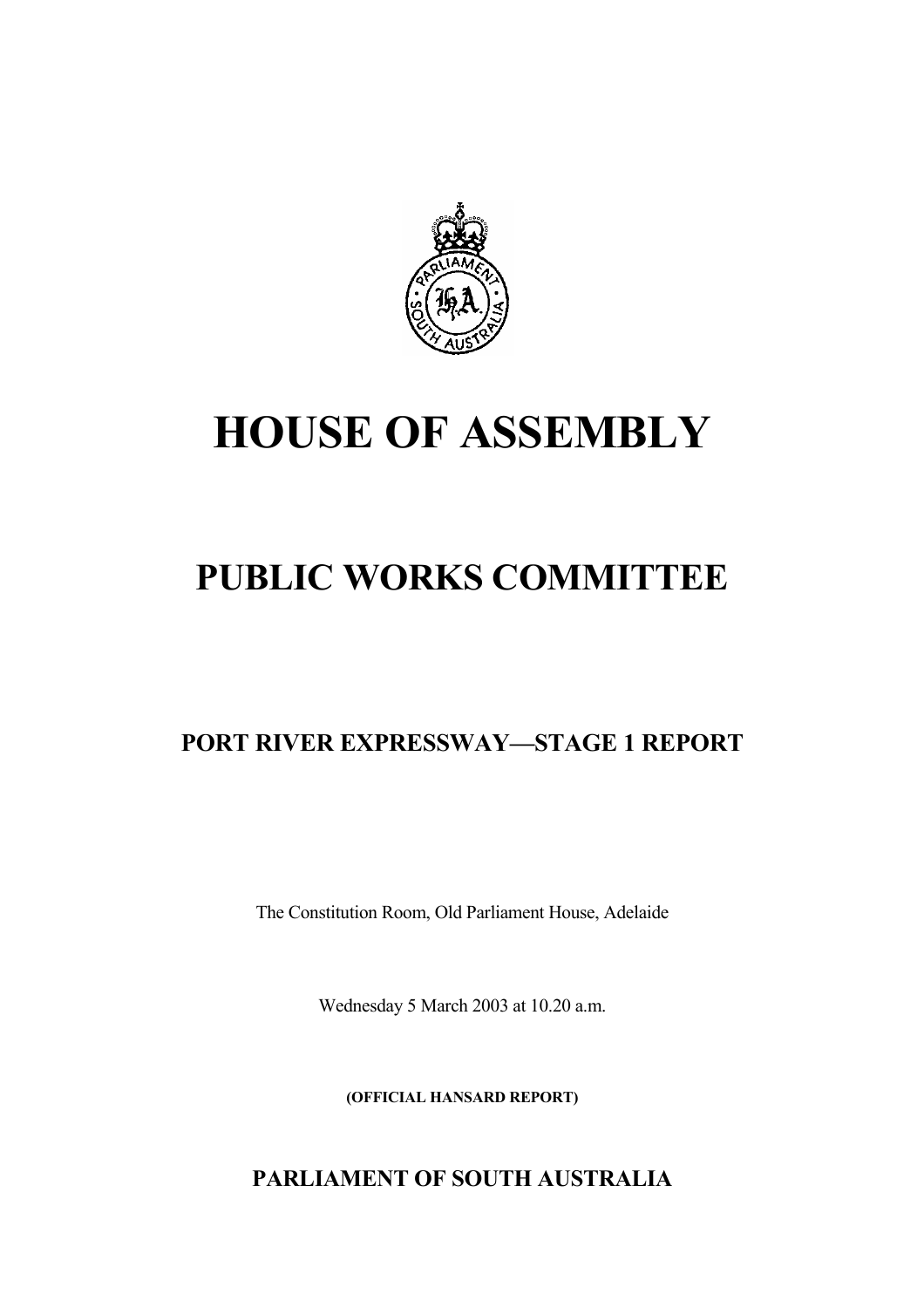#### MEMBERS:

Mr P. Caica MP (Presiding Member) Mr M.K. Brindal MP Ms V. Ciccarello MP Mr T. Koutsantonis MP Mr I.H. Venning MP

#### WITNESSES<sup>.</sup>

JON STEELE, Acting Executive Director, and JEFF GOODE, Project Manager, both of Transport SA, PO Box 1, Walkerville 5081, called and examined:

137 THE PRESIDING MEMBER: Welcome and thank you for appearing before the Public Works Committee today. Before proceedings begin please note that this hearing is a lawful function of parliament and as such warrants the same respect which parliament itself demands. Sections 28 and 31 of the Parliamentary Committees Act outline the privileges, immunities and powers of the committee. Evidence given will be recorded and made publicly available after witnesses have had an opportunity to check the transcript for accuracy. If you believe there are any reasons of justifiable confidentiality you may request the committee to hear part or all of your evidence in private or in camera. Please introduce yourselves for the record.

MR STEELE: I am currently Acting Executive Director of the Department of Transport SA. I apologise for the Chief Executive, Mr Tim O'Loughlin, who cannot be here this morning. Mr Jeff Goode is with me. He is the project manager for stage 1 of the Port River Expressway. My understanding of the reason for the committee wishing us to come today was that there were some concerns about the project and what was being delivered in terms of what was originally intended to be delivered in the original Public Works report.

138 THE PRESIDING MEMBER: That is true to a certain extent. Some matters were raised in the media with respect to cost blow out. Simultaneously we had not received a status report since the project was approved by Public Works back in 2000, except for a small progress report. Part of the requirements of any agency that comes before us is to provide a status report and we have not received one. I understand that may well have been because of a change of personnel there and an oversight. A concern was expressed by the committee that we had not received what we believed were reports within the time frame involved, so it was two fold.

MR STEELE: I apologise that further reports were not presented. It was partly due to a change in personnel. The other reason was that there was a significant delay between the original Public Works hearing and approval of the project and the project commencing on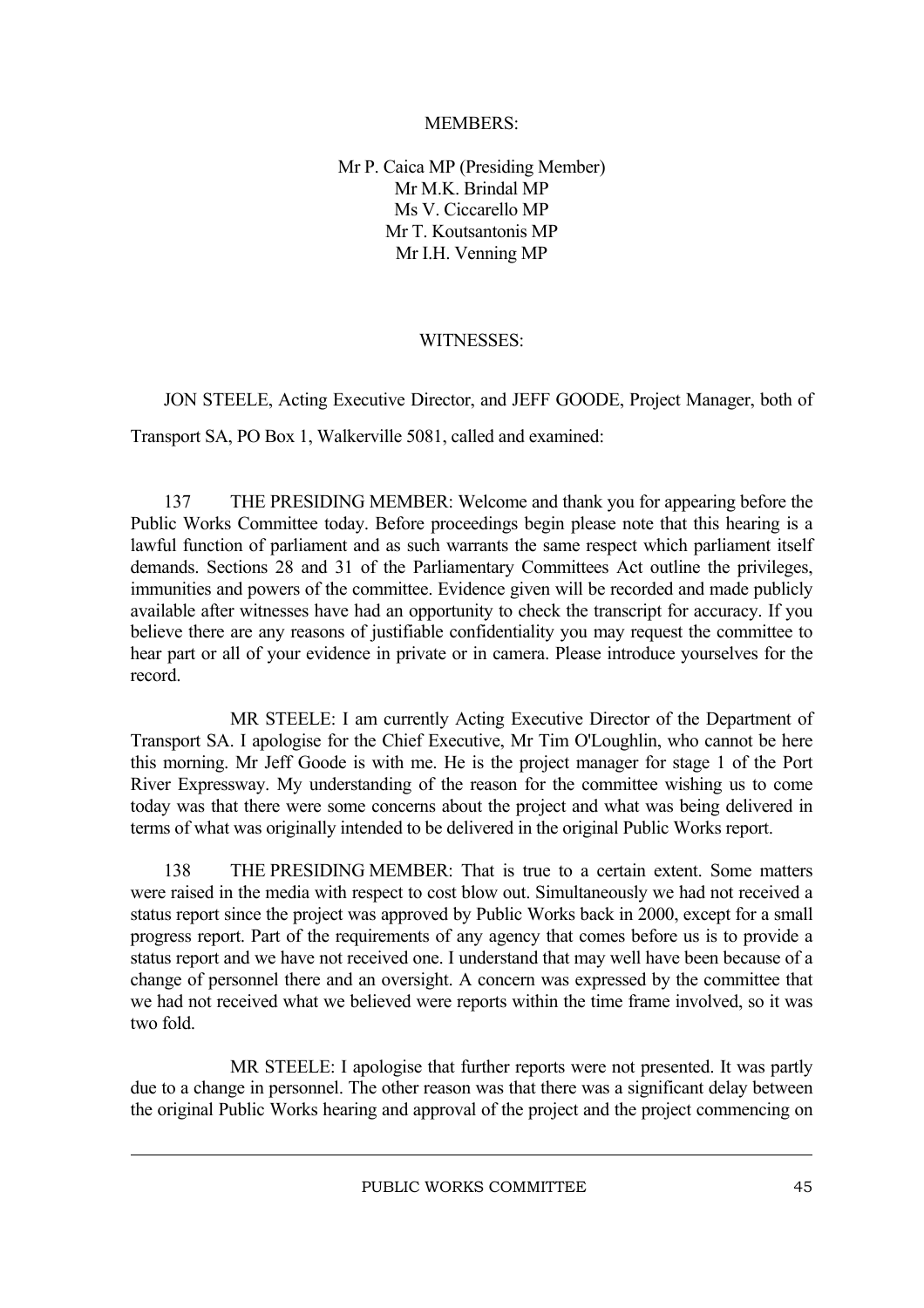site. Site works only commenced in February or December 2002, which was when site works started. The nature of the project was such that, being a fairly unique type of contract to South Australia, there was an extended period of negotiation after approval of Public Works calling and going through that letting process.

In terms of the project itself and the works the project involves, there have been some slightly misleading reports. One of the key issues is where it has been stated in the press that the overpass, which according to the press was to be provided at South Road, has been deleted from the project. It was never intended to be part of the project. It was included in the original scope of works as an option. In the original report to the Public Works Committee we said that the junction with South Road connector will be at-grade and traffic signal controlled.

#### 139 THE PRESIDING MEMBER: That was recorded by Public Works at the time?

MR STEELE: Yes, it was part of the Public Works report and included in the final report. The report went on to say: 'There is an option to have a partial grade separator junction, which will be considered as part of the tendering process'. In big tenders, on the basis of our best estimates and calculations, we say that this is the project which will meet the outcomes we need, but it may be that an innovative contractor can come up with an alternative which delivers an even better solution for the same price. When we went to tender we found that the tenderer's costings were fairly similar to ours and that part of that option could not be adopted.

140 THE PRESIDING MEMBER: The report you provided us with here talks about the reported scope changes and you are telling us now—and I accept that—the Public Works stated that there would be an at-grade, traffic signal controlled junction, yet you advised the Port Adelaide-Enfield Council on 1 July of the decision not to proceed with an overpass at South Road intersection. It must have been under the impression that there was to be an overpass. We are being told that it was not in the report however an option, but it was not an option received by Public Works or included in the tendering process. Then you write to council telling it that this will not proceed—I find it a little confusing.

That is on page 7 of the report under the heading 'Council involvement'. You advise council of some of the changes to the scope of stage 1, including deferring the shared path, a reduction of construction of Hanson Road and a decision not to proceed with an overpass at the South Road intersection, while telling us earlier that there was no decision to proceed with that. Could you clarify it for my benefit?

MR STEELE: In terms of discussing this project with council, in my involvement with the project there were extensive discussions with council. All these options about overpasses at South Road were floated with council at times and certainly all the publicity at the time of going out to tender was about its being an at-grade intersection. An overpass had been discussed at one stage, there is no doubt about that. It was clarifying with council that the overpass would not proceed. Probably in our discussions with council we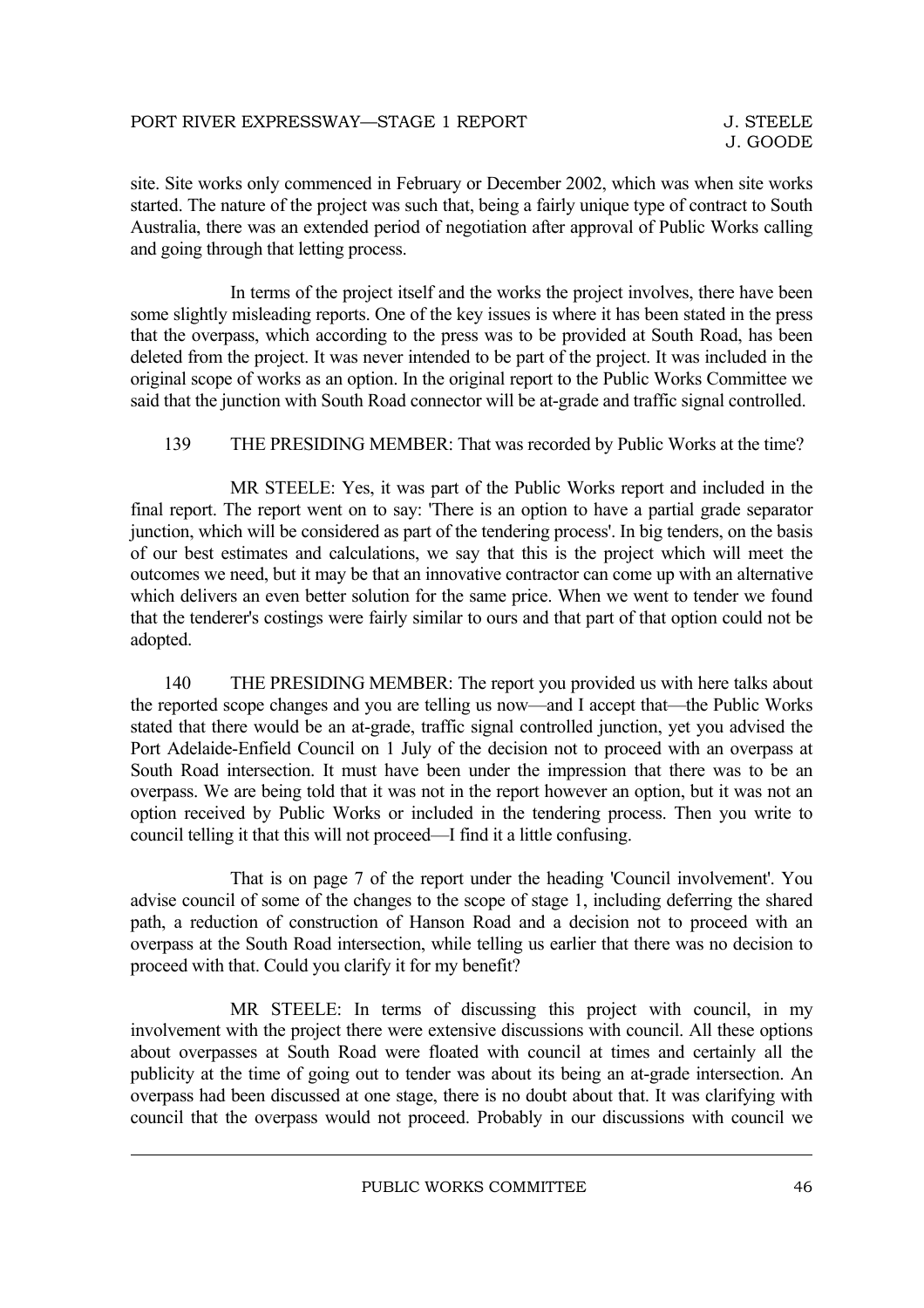would have said when we were going out to tender what we said in the report, namely, that it was to be an at-grade crossing, but we have included the option of an overpass at South Road if a contractor can come up with an innovative solution that will deliver it within the price range. It was confirming the outcome of the tender process.

In the supplementary report, with the changes to Hanson Road the process we adopted this contract, as we do with many major contracts such as the Southern Expressway, is that once we have honed down our negotiations to a preferred bidder we go back with that bidder and do a value engineering exercise. The intention of that exercise is to look at what that contractor is offering us for what prices and what will give us the best outcomes that will achieve the objectives of a particular project.

We do a whole range of estimates before we go out seeking bids for a contract. Invariably, contractors will come back and bid parts of the total project differently from the way we have estimated. It is really a matter of sitting down and saying, 'What are we getting for the state's dollars for this part of the project and how can we ensure that the state has the best outcome, and gets the objectives for that project that the project is based on?'

In the case of Hanson Road, in looking at the bids, it was decided that we would be better off maintaining the access for Hanson Road, particularly to the Adelaide City Council dump to the north, but we could do that in a cheaper manner, if you like, and then wait and see what the long-term developments would be north of Hanson Road before we spent the rest of the money on that link. After negotiations with the contractor, we went down that path because, as far as our assessment was concerned, we were meeting the objectives of the project, and that is really the aim of the game. There were some other minor changes, one which was not even talked about, relating to the high voltage powerlines.

141 MS CICCARELLO: Did you say it was a minor change in relation to the powerlines?

MR STEELE: No, that was a more significant one, because it gave us a significant saving of over \$1 million.

142 MS CICCARELLO: In your report you state that there are already many overhead powerlines and that you do not think it will improve the amenity very much at all. I would have thought that getting rid of any powerlines would be an improvement to the amenity. In the long term, isn't that the aim, to get rid of as many overhead powerlines as possible?

MR STEELE: That is an aim. This area is heavily industrialised. This particular line has only been undergrounded over a very short length, where the new road went. It was considered that, if you weigh up spending \$1 million for a very short length of overhead line in a heavily industrialised area and considered where would you rather spend \$1 million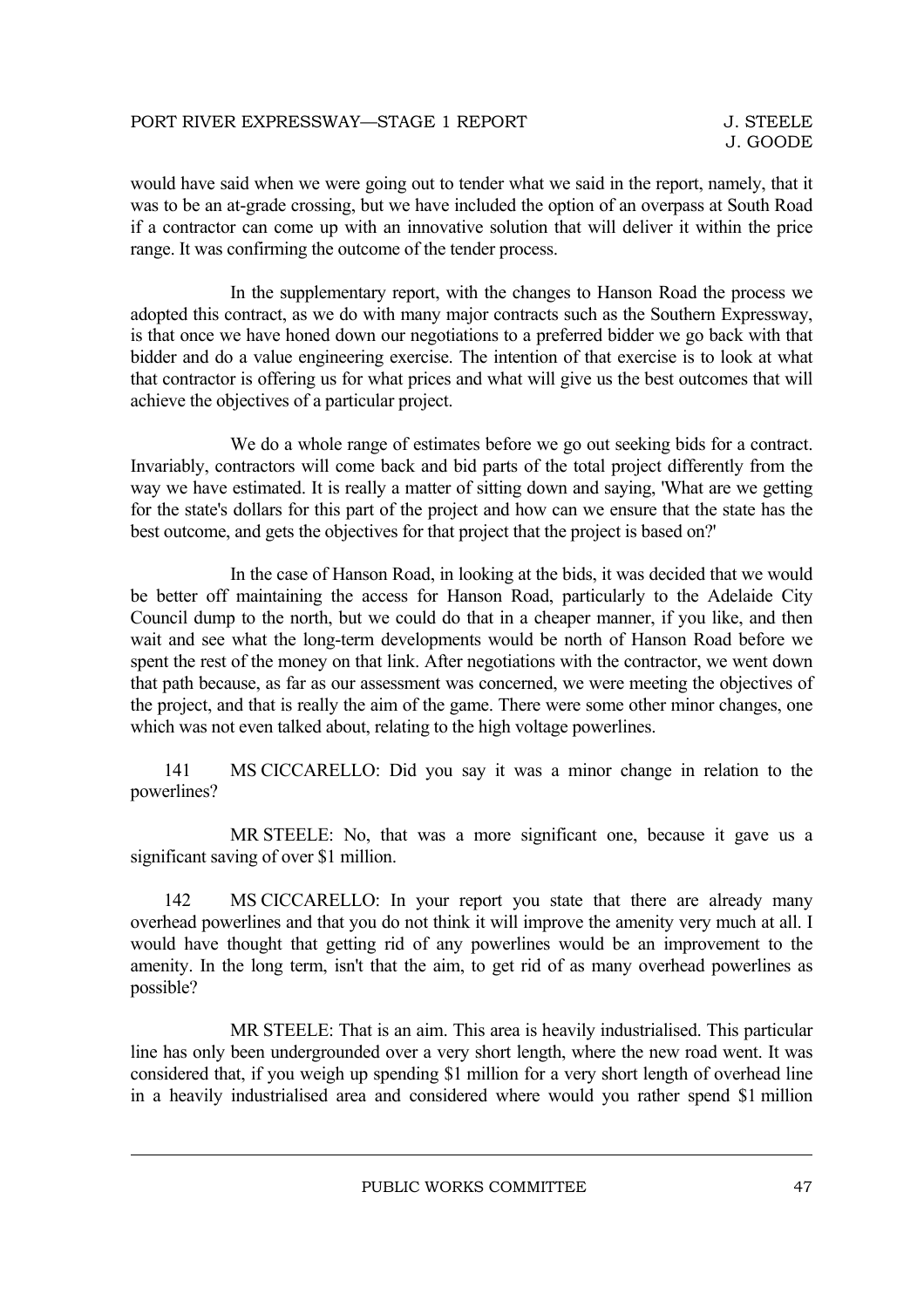undergrounding lines, it would be better to do it in a suburban area in Port Adelaide rather than a heavily industrialised part of Port Adelaide.

143 MR BRINDAL: You are now confusing me. You did not come back to the committee because you said there was not much variation, and you quote Bardavcol as coming in at \$58.2 million and the project was \$58.1 million, which was \$100 000 difference, yet you decide to vary what this committee has approved, that is, not undergrounding the powerlines, and you save not \$100 000 but \$1 million. That is absolutely significant. That is a 2 per cent variation in what we had approved, approximately. What is happening to the another \$900 000? Presumably you are now \$900 000 in profit?

MR STEELE: The undergrounding of the powerlines was never an issue for this committee. That was taken to be a detailed part of the project, as were a whole range of technical issues relating to pavement design, form of the structures—all those components which, as I said, add up to the total project cost. When you go out to tender on this project and when you get real costs in by real bidders, what you will find is that there will be significant swings in terms of ups and downs in the cost of individual components of the project. These will balance up and down and it will vary from bidder to bidder also. It depends on how they weigh their costs. You have this process with the tender analysis where, at the end of the day, you come up with what is the best outcome for the state in terms of the total project cost that is going to deliver the outcomes that we came originally to the committee with, saying that here is a project that is going to deliver these benefits and do these things.

144 MR BRINDAL: I understand what you are saying. However, this is not the previous committee, and we will look at the things that go to make up the total, and if underground power is one of those and there is an amount of money for underground power, I will add it all up and see if it makes sense. So, if you change the project it will not make sense. When you asked for the tender, presumably you did not know it was going to come in at \$58.2 million, so you asked the company to quote for the project with underground power because that was in the original design parameters.

#### MR STEELE: Yes.

145 MR BRINDAL: They quoted with underground power and they told you \$58.2 million. You then decide it is too expensive and look at ways to save money. You save \$1 million, so somewhere there is \$900,000. You will now be paying them, presumably, \$57.2 million because there is \$1 million that you save from not undergrounding the power. So \$57.2 million is what it will cost. Now they can overhead the power, so somewhere in the system you should have \$900 000, which I am sure the Treasurer and the parliament would be very pleased to know, because we have other projects to consider.

146 THE PRESIDING MEMBER: Before you answer that, I advise that they are some of the questions that I want to focus on, as well, particularly the tendering process. I assumed, just like Mr Brindal has, that when the successful tenderer provided the tender it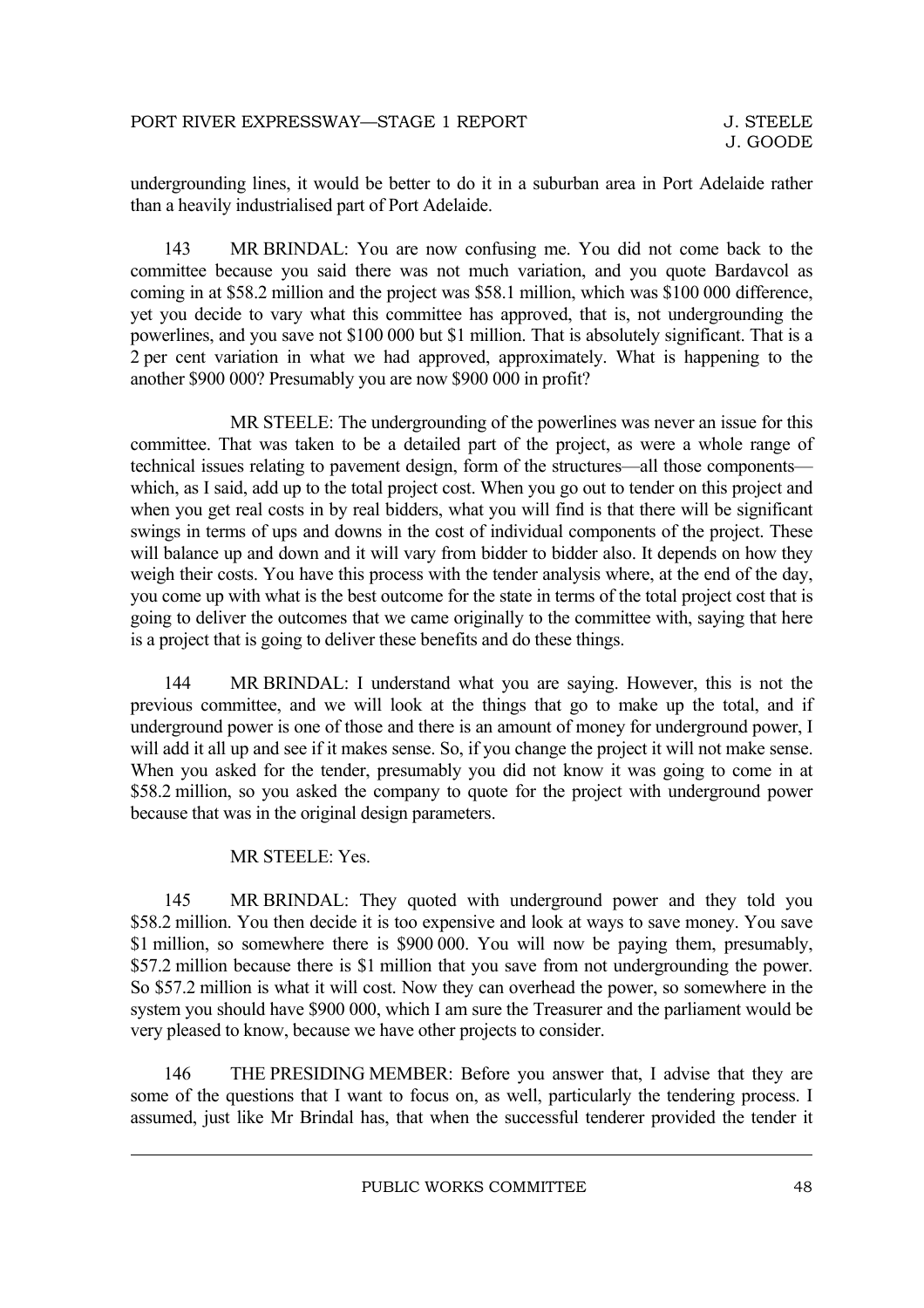would have incorporated those matters that were brought to this committee previously, and the tender that they have provided was \$100 000 more than was budgeted. I was a bit confused, as well, as to why it was that the powerlines have not gone underground or a decision was made that the shared path would not proceed, when the tender was \$58.2 million as opposed to \$58.1 million, but certainly things have been cut back. The committee is pretty interested as to why it is that the tender has either been wound back or a tender that was provided to you was not exactly in the format of the tender that you wanted.

147 MS CICCARELLO: Also as to your original costing, you said that when you get in the real costs there is a difference. Is there something wrong in the initial process where the sums were not done properly to have a clear indication of what the cost of the project might be?

MR STEELE: I will respond to the latter point first. In any tender process like this, we go through a very detailed process, particularly for a project of this magnitude, in terms of working out what we estimate the actual costs will be. When bids come in, for a project like this—and I can't remember the range—I would expect that there would be a range in the bid prices of \$10 million between the lowest and the highest. Even the people bidding for this job have a significantly different view of the world, if you like, in terms of what components of the project will cost. We can estimate all we like, but at the end of the day it is how the market views the project and how they tender aspects of that project. Different bidders will tender totally different rates, so a range of \$10 million in a project with a value of about \$60 million, from cheapest to dearest, is not at all unusual.

148 MR BRINDAL: Are you sure this isn't the Public Service fighting back? I draw your attention to what the Presiding Member said, that your figures show that you have already saved the money. You didn't need to not do the bicycle path because you are already \$900 000 in front. However, you say that 'At present there is no justified need for a separate path.' You presented this committee evidence to say a separate bicycle path was what you wanted. Now you are justifying it by saying it is not right. A couple of years ago you had a minister who would have insisted on a bicycle path. I do not know what the current minister's attitude is to bicycle paths.

149 MS CICCARELLO: He is very supportive of bicycle paths.

150 MR BRINDAL: This report says there is no need for a bicycle path and it gives a whole lot of reasons. Then it says that the department will build one when council has done all its bits. I smell here a Department of Transport employee who has gone in to the new minister and said, 'We don't need this, we can cut this back.' When you came here previously you gave evidence that we did need it. Someone is actually fiddling around before this committee, because either you needed it and it should have been built and you had no reason to save that money, or you did not need it and you should never have come here asking for money for it in the first place. I would really like to know what the truth is.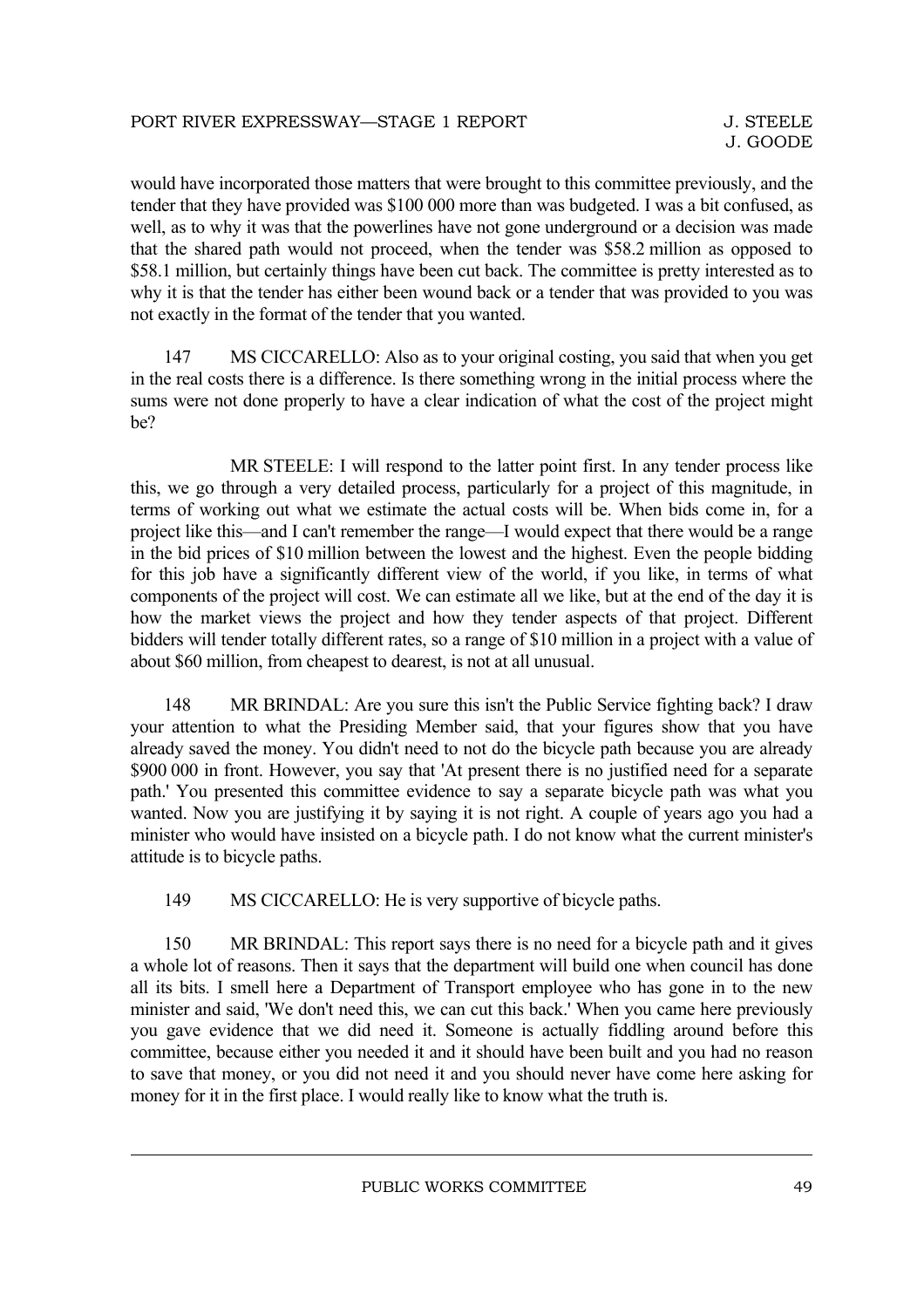#### PORT RIVER EXPRESSWAY—STAGE 1 REPORT

151 MS CICCARELLO: Also, what would the cost have been for the separate cycle path? The other issue is the safety aspect. You are saying that the cyclists could use the shoulder of the road, but that is often a very dangerous place for cyclists to be.

MR STEELE: Yes, although we do have a wider shoulder there to accommodate that.

#### 152 MS CICCARELLO: Is the shoulder sealed?

MR STEELE: Yes. If you are talking about putting cyclists on the road, you need to provide a suitable shoulder. In terms of the comment about the shared bike path, I want to clarify that there was no specific direction at all from the new minister one way or the other. In terms of looking at the project and going through the value engineering process, the issue was what would give the most value: what components collectively would give the most value to the state in this project and justify spending money at this time? It is never a clear-cut case that one thing is justified and another is not: it is always a value judgment, which we make in conjunction with the community, the parliament, the minister and whomever.

In this case, when it came to the crunch, when we looked at the components of the project, the outcomes that the government was looking for from the project and the outcomes that were included in that report, the decision was made that, given the fact that the council did not yet have paths that linked into this area anyway and therefore basically the path could not be used at this time, we were better off saying, 'Okay: we won't proceed with that at this time.' That is not to say that it will not proceed at all.

153 THE PRESIDING MEMBER: Talking about the specifics here with respect to the bike path may be going off at a tangent. It is an egg and chicken thing: he or she who builds it first, they will come; someone has to make a commitment to either build the path or not. The point I want to get back to, which I think is a significant point, is that the successful tenderer was Bardavcol, which came in at \$58.2 million or thereabouts. The total cost of the project presented here included bike paths, underground cabling and a few other issues. That tender included those things at \$58.2 million, \$100 000 more than was the expected budget. Now we are being told that those things which are in the best interests of the state have been pulled back for whatever reasons, shaved costs or we are not ready for them, whatever the case might be, yet the project is still going to cost \$58.2 million.

Indeed, on page 6 of your report, it says 'project within budget', so you are confirming that the capital cost estimate was \$58.1 million for stage 1, inclusive of all those things I have just talked about. However, the final cabinet approved stage cost is \$62 million, which includes \$4 million for maintenance costs over the next 10 years. Again I am confused here, where the last line says, 'hence there is no net increase from the original stated capital costs', and I will get you to explain that a bit later. It seems to me that we are paying more money now than we were before but not including those things that were deemed to be important by this committee, or presented to this committee by Transport SA as being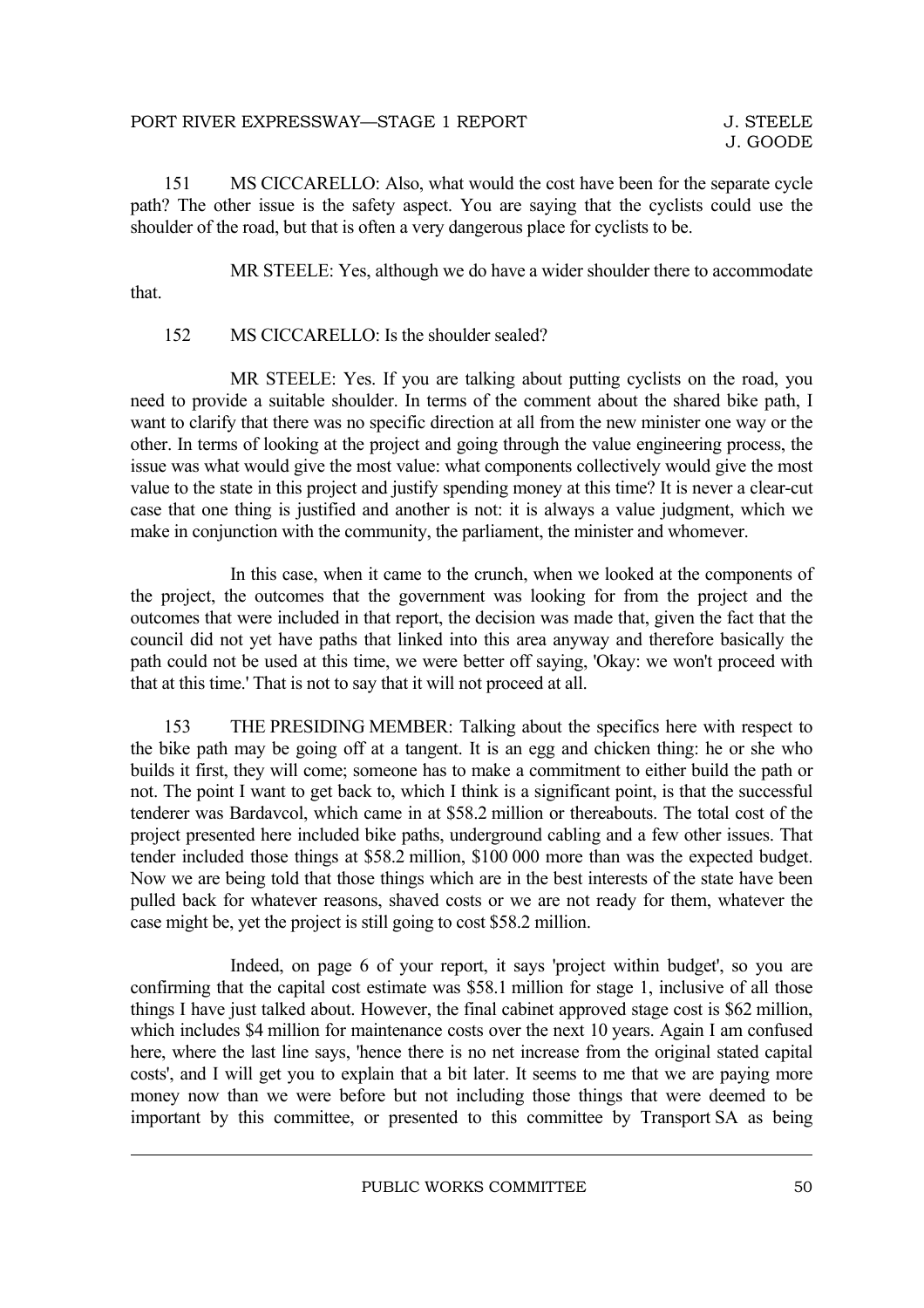important, and we are getting less for more at this time. I, like the rest of the committee, am a little confused by that and we need some clarification in those areas.

MR STEELE: I will respond to the last issue first, the \$4 million maintenance costs. As you are aware, the capital forward estimates are for the capital costs; the \$4 million comes from our recurrent budget, which covers all our operations, maintenance of roads, etc.

154 MR KOUTSANTONIS: That is different, then, from what you are saying.

MR STEELE: No.

155 MR KOUTSANTONIS: You are saying it is part of the project within the budget.

MR STEELE: The capital cost of the project is the \$58.1 million. This project was totally unusual. Perhaps I will go back a step. Under a normal contract, you have a capital cost of \$58.1 million. That is what cabinet approved, and that was the estimate presented to Public Works. Apart from that, once the job is finished there is an ongoing maintenance cost which comes out of our normal recurrent costs.

156 MR KOUTSANTONIS: Yes, so why would it come to us? Why would it be included in the capital costs?

MR STEELE: Because we have gone down the form of a design/construct/maintain contract. Because of the high risks with this project, particularly in relation to foundation conditions, we went for a form of contract in which we said to the contractor, 'Not only do you have to design and construct this but you have to maintain it for 10 years after it's completed.' That puts the risk back onto the contractor to maintain the thing at a fixed price for 10 years after it is built. So, in terms of the approval we seek from cabinet, it is for a contract for \$62 million but only \$58 million of that is the capital component of the project. The rest is money that would come out of our normal recurrent budget as part of that project.

157 MR KOUTSANTONIS: You just said that the department is putting the risk on the contractor to maintain it, but you are saying, 'maintenance is coming out of our recurrent budget.' Are we paying the contractor to maintain it?

#### MR STEELE: Yes.

158 MR BRINDAL: What he is actually saying is that they have done this new thing that makes the contractor responsible for maintenance for 10 years, so the contract's actual price is \$62.2 million because the contractor is saying, 'It is \$58.2 million to build the thing and, incidentally, I will charge you \$400 000 a year for the next 10 years because you will be putting the maintenance back onto me.' So, there is a figure put on the maintenance—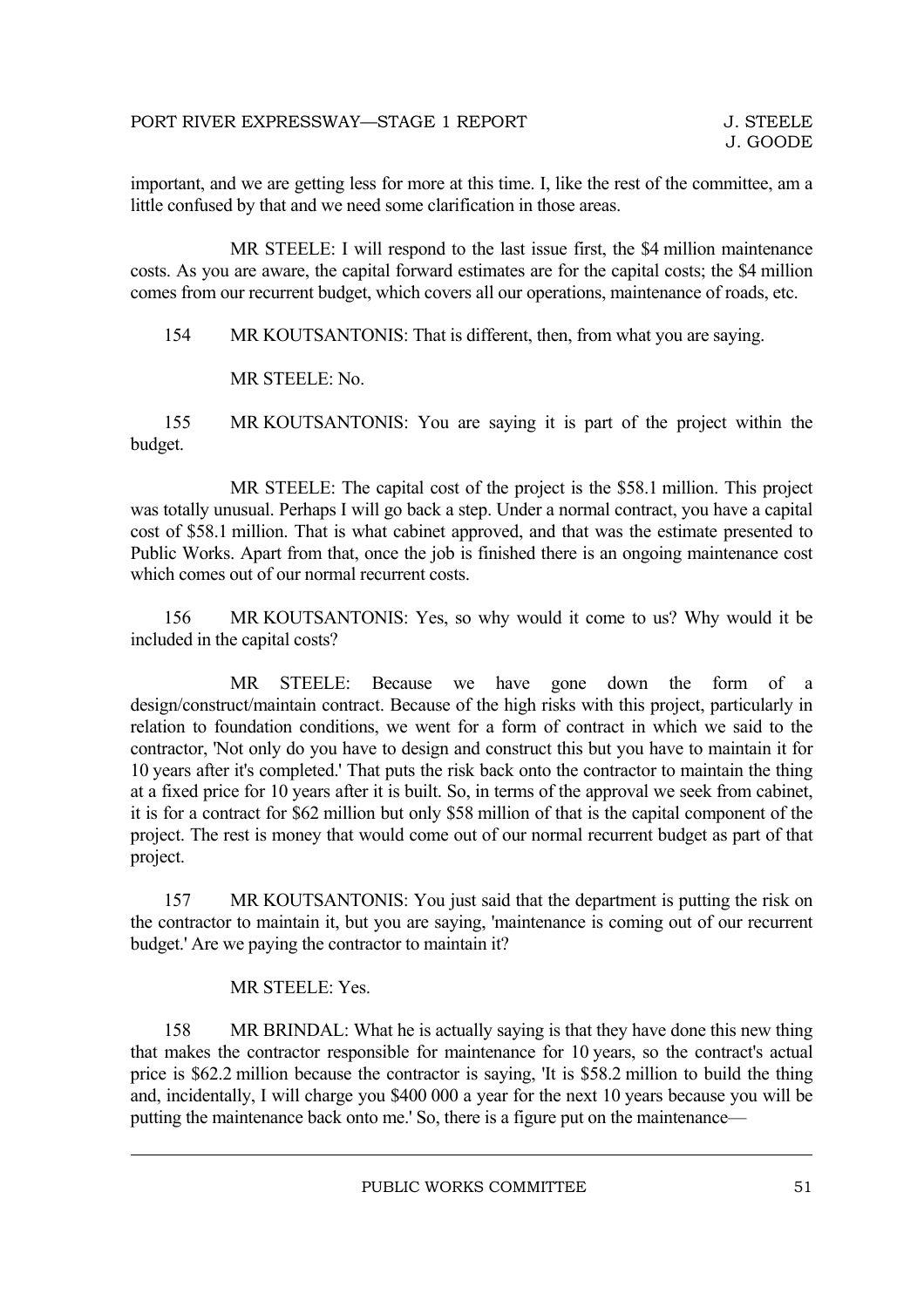#### 159 THE PRESIDING MEMBER: —coming out of Transport SA's recurrent costs.

160 MR BRINDAL: Yes. This is where it gets to be very interesting for this committee, because what the witness is now suggesting is that if you are actually shaving costs off the capital works they will go into the recurrent maintenance, and that means that there will be less to come out of the maintenance from the department. Do you see what I am saying? Because this is a \$62.2 million project, unless there is a saving, if you save on the capital works you can just put it on the maintenance side and then you can use that maintenance money in your department.

MR STEELE: No, they are two separate budgets.

161 MR BRINDAL: I understand that, but you have not yet explained to this committee why, when you got a capital works component of \$58.2 million for all the works, you then proceeded to vary the contract in terms of overhead powerlines, bicycle pathways and other issues, which means, hopefully—unless some weird deal has been done with Bardavcol—that their final contracted price to you has to be less than \$58.2 million. There is therefore a saving in the project, and what we are trying to get is where the saving has gone. Where is that money? Will you not draw it down from Treasury? What will you do with it?

162 THE PRESIDING MEMBER: Or, indeed, if there has actually been a saving or if it has been a shaving off from the original tender with respect to what that money was going to provide.

MR STEELE: Are you happy for me to leave the issue of maintenance?

#### 163 MR BRINDAL: Yes.

MR STEELE: Regarding what everyone is calling the changes to the project and perhaps we need some guidance from the new committee in relation to this for future projects—we have always worked on the philosophy that we have a project with an approved sum of money that we are going out to contract for and we have a set of defined objectives that the project is to achieve, and they were set out in the various reports. Once we get the tenders in, as I said, we will find that there is always going to be a range of variations in terms of how tenderers price particular parts of the work, whether they put in profit margins or whether they do not. As a result of that, invariably—this is a major contract; it is a bit different with small contracts because they tend to be fairly straightforward—you have to go through some sort of a negotiation process.

Our approach has been that, as long as we are delivering the outcomes which that project was intended to deliver and we report back to this committee accordingly, we have never seen a necessity to go back to the committee and work through the details of the tenders. In fact, there would be some probity issues involved there, but be that as it may this goes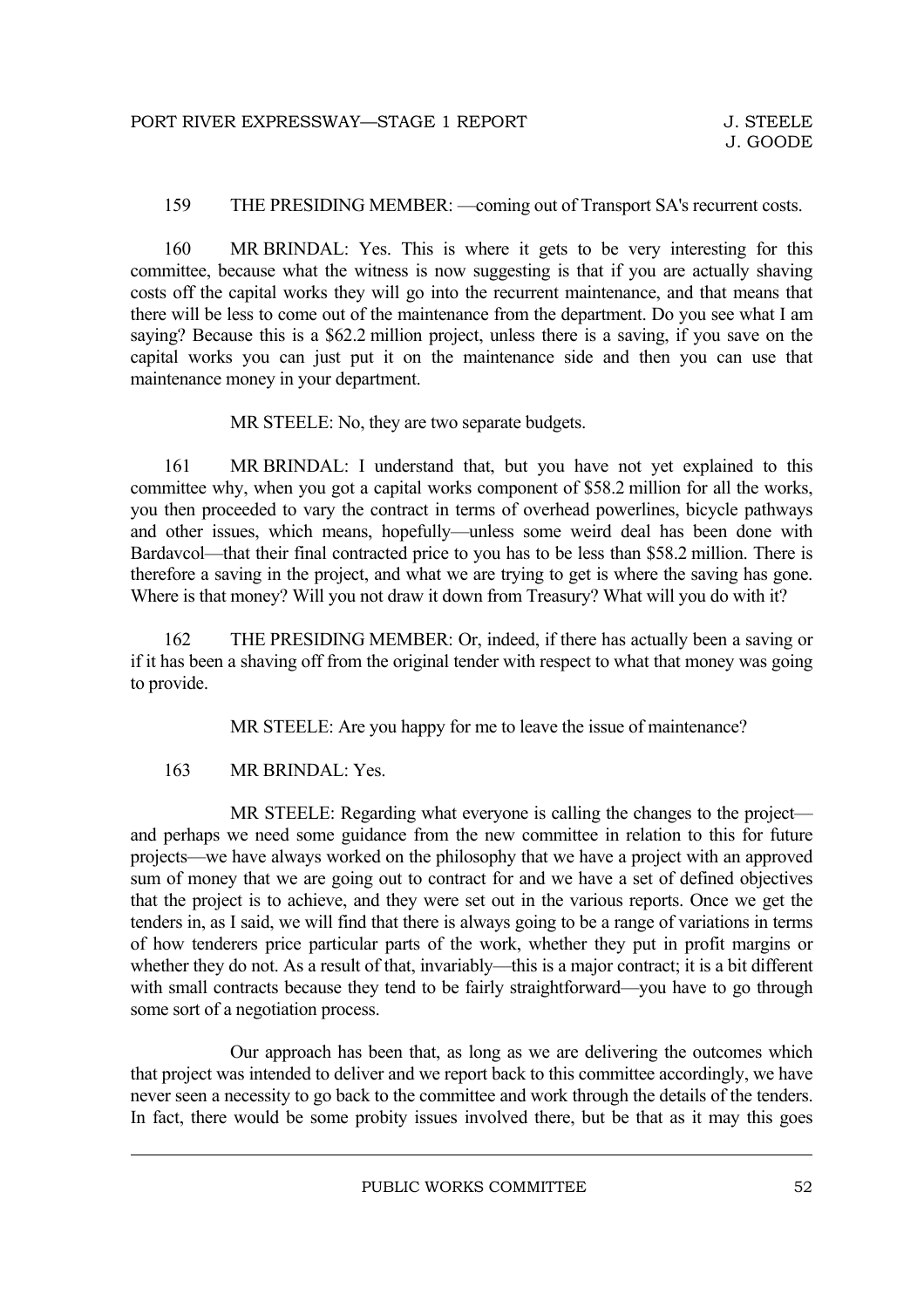around that. It is really an issue for the committee in terms of what a committee wants to see from us. Are we meeting the objectives of the original project or do you want us to go further than that—which is what I am hearing—in terms of the information that we provide back to this committee?

164 THE PRESIDING MEMBER: I am not particularly satisfied with that response, and I will tell you why. Since I have been the chair of this committee, we have been interested in every aspect of a project, including whether powerlines are going to be overhead or underground, whether there is going to be porous paving, what the impact will be on the surrounding infrastructure with respect to water run-off, and a whole host of issues. We want to be informed where the project deviates from what we have been told, no matter how small or large that may be, because it is just too esoteric to say, 'We have decided things are going to be done according to what is best for the state.'

We understand that this project, in its initial stages and throughout the tendering process, was in the best interests of the state, but we now find that certain things that were incorporated in this project are no longer being incorporated because of some confusing aspect that I still do not understand with respect to the tendering process. I accept that with various tenders there will be variations in their specific components, but at the end of the day we have a successful tender of \$58.2 million which should be able to deliver everything that we have been told would be delivered within that tender, but that appears not to be the case.

I will not labour the point much more because Transport SA will appear before us in April. It may well be that some of these issues are broader and apply to the whole of the processes adopted by Transport SA which are reflected in this project. I am not particularly happy with your response. I assume there will be more questions directed to you by members of the committee now.

165 MR VENNING: The figure of \$58.1 million was the projected figure. The contract came in above that figure, so you took these other things off to bring it back to that figure.

166 MR BRINDAL: No. They saved \$1 million, so that is Bardavcol's current figure.

167 MR VENNING: What was their tender?

168 MR BRINDAL: No. How much are they now charging, because they put in a tender for \$58.2 million—

MR STEELE: The project cost is sitting, as we have said, at the \$58 million—

169 MS CICCARELLO: Perhaps I am stupid, but you said that the project has to reach seven objectives and priorities for the state and that they would incorporate A, B and C.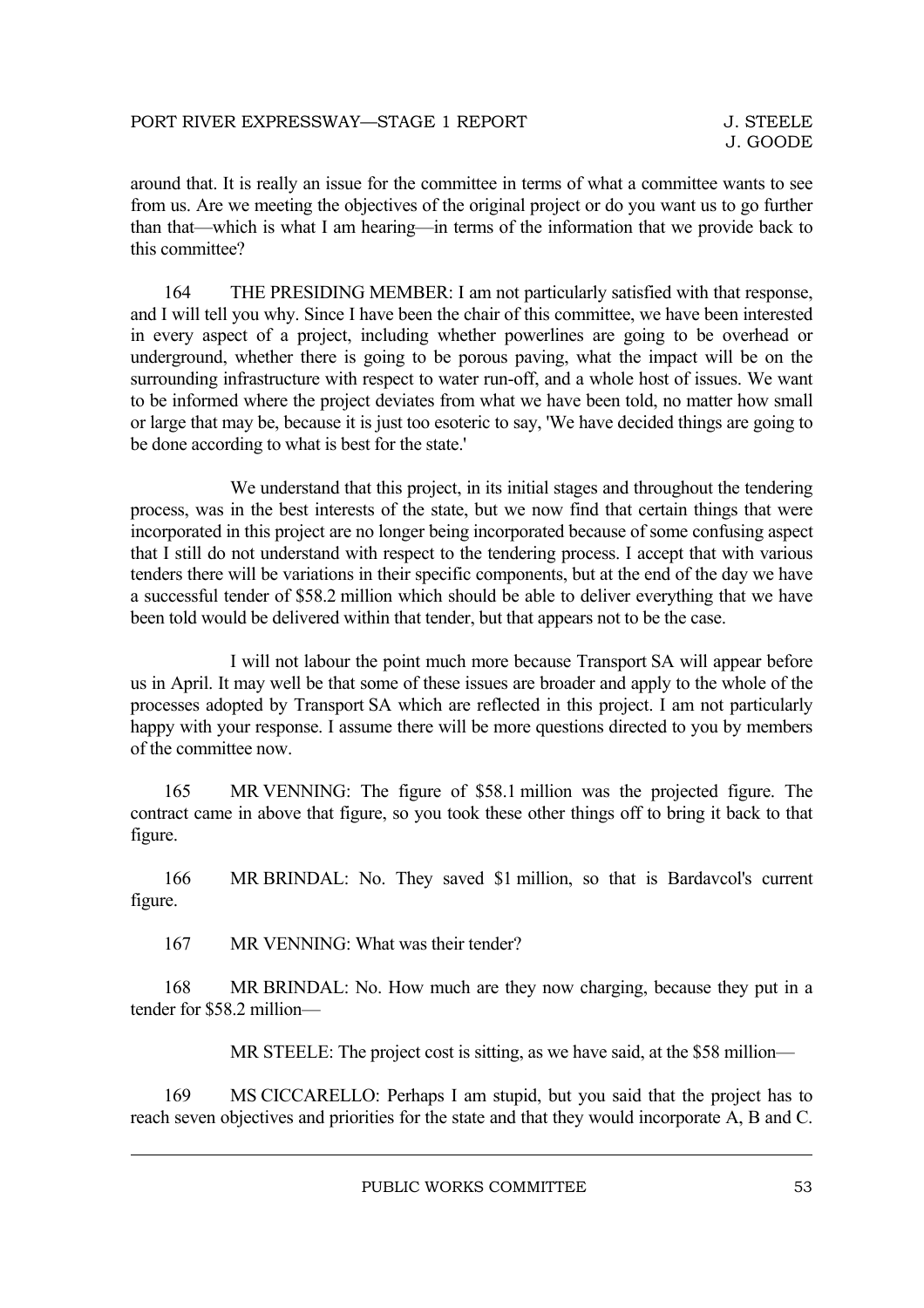The tenderer would have known that and would have given a quote based on A, B and C. This is where the confusion seems to come in: whether the tender does include A, B and C or whether the original tender was minus C, which is the powerlines and the bicycle paths and other things.

170 MR BRINDAL: Did the original tender go to Bardavcol with underground powerlines and with a separate bicycle path?

MR STEELE: Yes.

171 MR BRINDAL: With a separate bicycle path and underground powerlines, Bardavcol said they could deliver the project to you at \$58.2 million?

MR STEELE: No. I cannot tell you what their actual price was, but it was more than \$58 million. It also included a whole range of options. For example, they (like other bidders) gave us an option for the South Road overpass. Some bidders came in with totally different concepts for the whole project. There is a whole range of options that bidders put in to say, 'You've asked for X, but if you let us deliver Y it will be a different price.' So, there is a range of options, but your statement is correct.

172 MR BRINDAL: What would have been a successful tender price for delivering the project as it was approved by the cabinet and this committee? Obviously, it is not \$58.2 million.

MR STEELE: Including the shared path?

173 MR BRINDAL: Including what was approved by this committee, which was underground powerlines and a separate pathway. That is what we approved and that is what cabinet approved, and you said the successful tenderer is \$58.2 million. Now you are saying it is a higher figure. What was Bardavcol's figure for delivering the underground powerlines and the path?

MR STEELE: I do not have that figure.

174 MR BRINDAL: I think the committee would like to know this.

MR STEELE: Could I clarify one point about the underground powerlines. The underground powerlines were never referred to this committee at all; they were not included in the detailed report.

175 MS CICCARELLO: But it was part of the project.

MR STEELE: No, the relocation of the powerlines was part of the project but whether they be underground or above ground was never referred to this committee.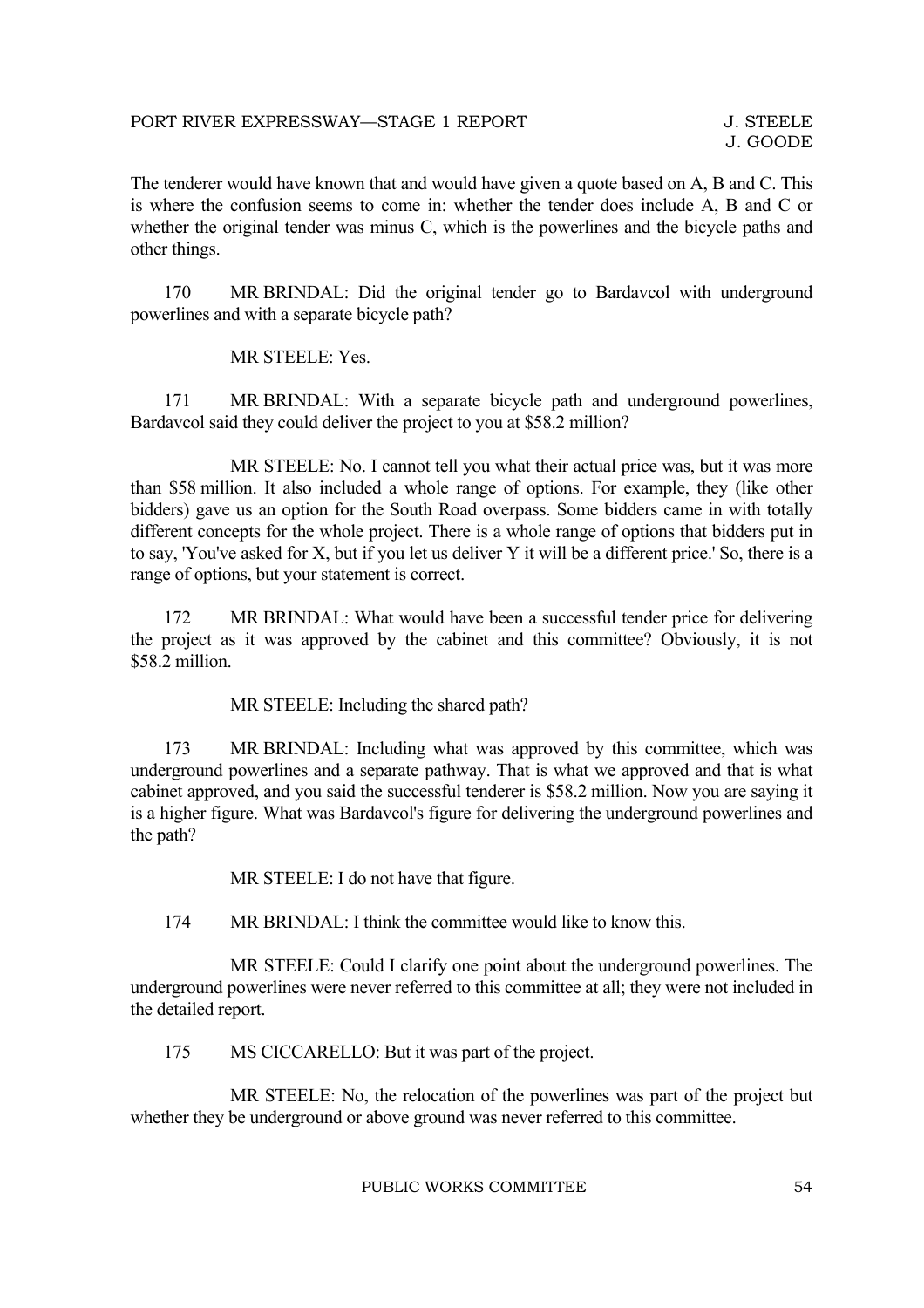176 MR BRINDAL: Why not? It is a public work, part of a \$58.2 million project, and it was part of your costing. The whole project, by law, is supposed to be referred to this committee, not bits of it.

MR STEELE: The whole project was. I am not trying to dodge the issue, but it comes back to what the committee wants to see. We prepared a couple of extensive reports which, as far as we were concerned, provided the committee at the time with all the information they required to make a decision on this particular project. If it is the wish of the committee to have more detail than that, that is an issue for the government.

177 THE PRESIDING MEMBER: You said that the successful tender was way over the \$58 million and that it included the overpass. I think those were your words. When you told us earlier that there was some confusion with respect to the overpass, that it never came before this committee and it never went to the council, so why on earth was the tendering company providing a component that included the overpass. They must have been under a misunderstanding as well?

MR STEELE: As I quoted from the report, the original project, as defined, had an at-grade intersection. We said to the bidders, 'If you like, you can have an option of putting an overpass there and, if it provides value for money to the state and we can deliver it within the project budget, it will be looked at.'

178 THE PRESIDING MEMBER: But at the end of the day you could not even include within the budget those things that you initially wanted to include such as relocation of the powerlines and a shared path. So, it seems to be a superfluous exercise to ask for something that was not part of the original tender, because that is only adding to the confusion to the extent that the council within the area is referring to the project as a farce. We will get onto that later as well.

MR STEELE: It is not unusual to define a project to a bidder; to say to a bidder, 'Look, if you can come up with any options we specifically included in the contract bid,'—we mentioned the overpass—and we also said to bidders, 'If you have any other innovative way of delivering this project, then by all means price it and put in a bid for it and it will be considered.' One of the aims is to try to get some innovation from the industry in terms of delivering the outcomes that the state wants at a cheaper price.

In fact, some other options were offered by bidders, which at the end of the day were rejected for various reasons. Some of them did come up with some innovative procedures. In fact, the accepted tenderer also came up with some.

179 MS CICCARELLO: How can you make a comparison between bids if there are so many different options? How can you compare one bid over and above another bid because someone's tendered prices for some aspects might be markedly different? There might be an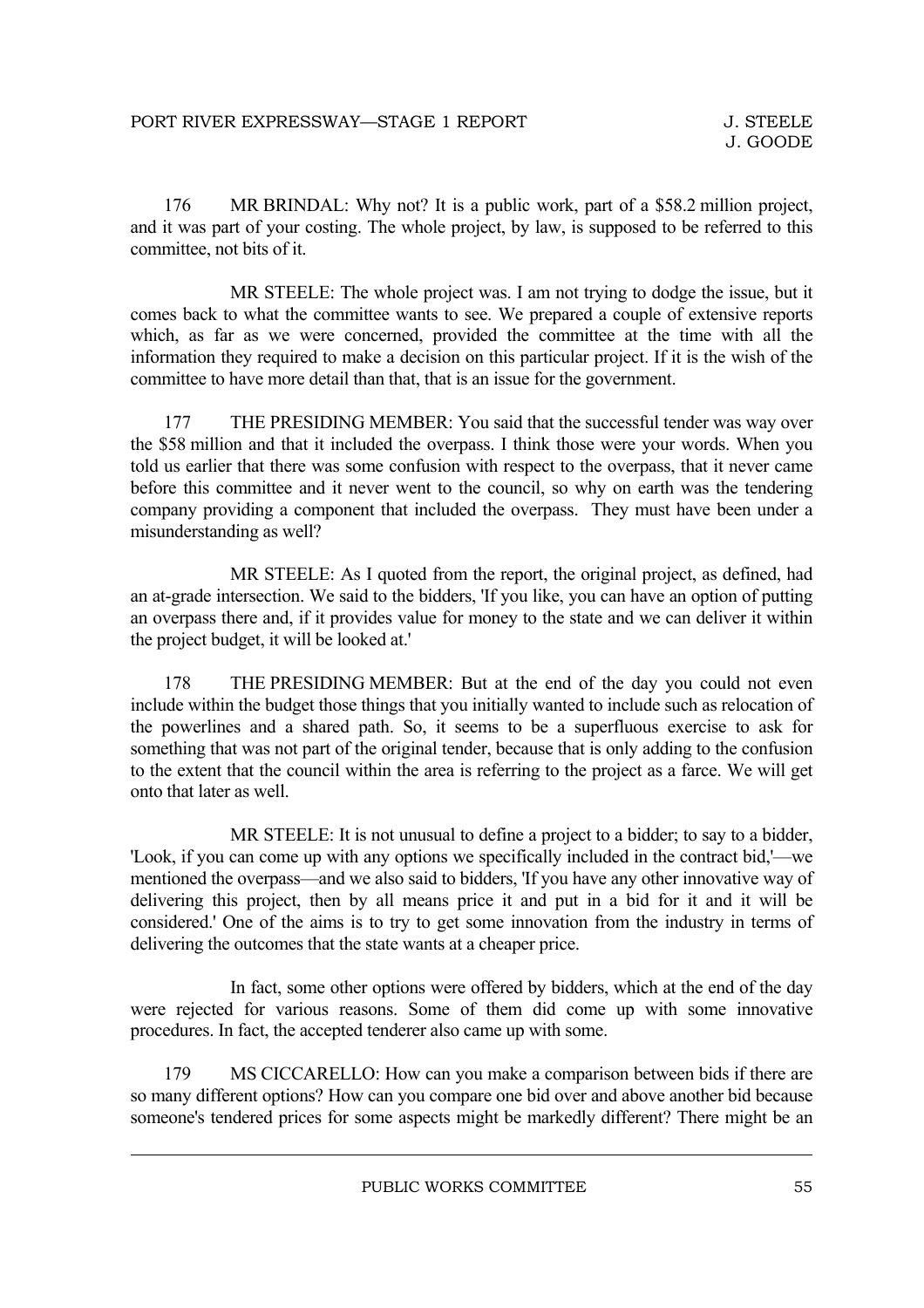option that they think is part of the project, so they might save on one aspect thinking that they will get another aspect to the project in the bid.

MR STEELE: With bids of this nature, tenderers are made aware, broadly, of what the assessment criteria are for assessing tenders, so that you are not asking them to bid on something on which they have no idea what you will accept at the end of the day as the best result. They are given an overview of what the tender assessment process will be, and then we will a very detailed assessment process and also an independent probity auditor to ensure we are doing the right thing. We go through a detailed process to say, 'What will give the best value for money for government?'

180 MR BRINDAL: I understand what you are saying, but getting to the nexus of what Ms Ciccarello is asking, surely there has to be a comparable core bid. This is what the project is. Parameters of the project are defined. Surely, that is the core bid.

MR STEELE: Yes.

181 MR BRINDAL: Therefore, if there is a core tender bid and cabinet approved a project which included undergrounding of power lines and the separate bicycle pathway, those two parameters would have been in everyone's core bid, not in supplementary considerations. Therefore, it would be easy for you to get back to the committee and tell us what the core bid of Bardavcol was, before you started shaving off things to bring it back to 58. It is interesting: I do not know why you have said 58.2, because you have brought it back to 58.1. I do not know where 58.2 ever came into it.

MR STEELE: I have lost track of your question.

182 MR BRINDAL: Surely, there was a core bid and the core bid for all tenderers would have included the underground power lines, because that is what cabinet thought it was getting—whether it is what the committee thought it was getting is not to the point. But, certainly, we all thought we were getting a separate bikeway. That was everyone's part of core bid, so it would be easy for you to get back to us.

MR STEELE: It is not a core bid. It is a bid that delivers the specified outcomes we were after in terms of the project. The three bidders did not put in a bid on exactly the same. You could say, for example, for whatever it might be, 'This bidder bid this price for this configuration of pavement. This bidder bid whatever their price for that configuration of pavement.'

183 MR BRINDAL: What you are saying is that you are doing the project in the future and, if there is a separated bicycle pathway, we are to assume that may or may not exist. When you put out to tender, some design and construct person will say, 'You do not need that. We will put it on the shoulder. We will have a two metre shoulder. We do not need underground power there because it is industrial area, so we will leave it overhead.'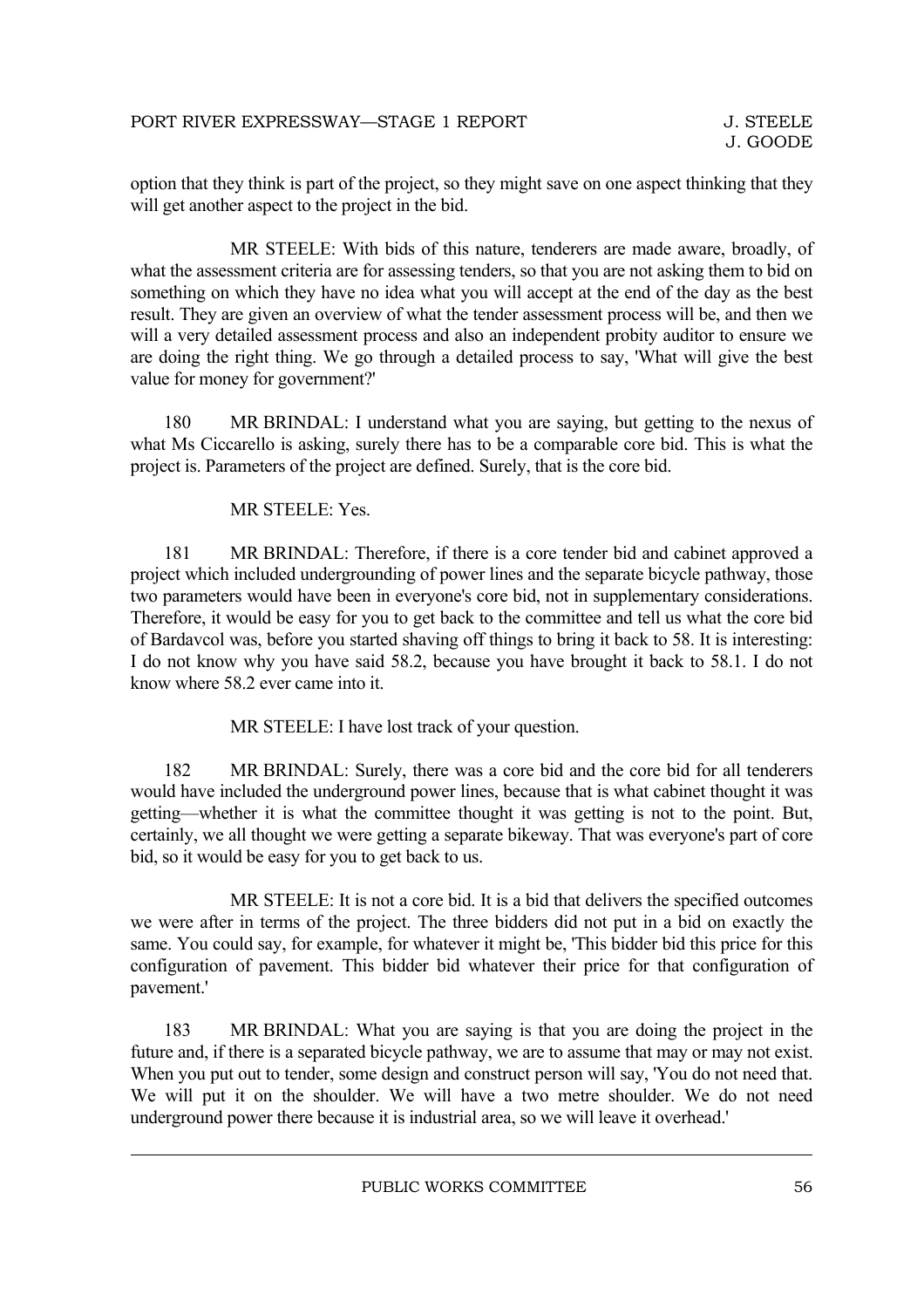What you are saying is that what you will present to this committee is in fact a broadbrush picture that you may or may not meet after you have come to tender. That is not the way I have understood this committee has ever worked. Is that what you are saying?

MR STEELE: I accept what you are saying. There are two issues. In relation to the bicycle path, I would say in retrospect it was an oversight and we should have advised the committee. In relation to the power lines, the issue becomes more complex. This is where we need some guidance. The power lines, in particular, as I said, were never included in this. We took that to be a technical issue or something that is not affecting the outcome of the project. Certainly, it is not something that was ever referred to in anything in this report, as far as I am aware. It is a matter of what level of detail the committee requires from us.

184 THE PRESIDING MEMBER: It saves costs of \$1 million, the overhead power lines, even though they were not included or regarded as 'may be we will have or may be we will not have'. So that type of costs and scope of the project and those types of items being included in the scope of the project, from this committee's perspective, is important. I know you will take it on board for future projects.

185 MR KOUTSANTONIS: I have been waiting patiently in respect of Transport SA. You talk about outcomes of projects. When a project is above \$4 million—and I think this has to be strictly conveyed to Transport SA—it is not your prerogative, in my opinion, to alter any project you bring to this committee without this committee seeing it. I have grave concerns about the way in which Transport SA operates, especially in terms of public consultation and talking to local members of parliament about the way in which they vary projects. I am not particularly blaming you: you just happen to be here. I apologise to start with.

When whoever it was from Transport SA came to this committee, they would have read out a version of this document. It says, 'Committee requires you to make a quarterly report about the progress of the proposal.' That has not happened. I know you have apologised to the committee for that. That is a breach and it is a contempt of parliament, in my opinion. You were asked also, if there were any variances from what you had given to cabinet, to explain those variances.

MR STEELE: Could you repeat that?

186 MR KOUTSANTONIS: The project first goes to cabinet and then comes to the committee. If there is a variance between what you have shown cabinet and what you have shown us, you are required under Parliamentary Committees Act to tell us the differences. Somewhere along the line that process was muddied.

I am concerned about what the member for Unley was saying. The outcome of the project in the end is the key objective. My statement to you is that it is not within Transport SA's brief to decide what the outcome of the project should be. You come to us with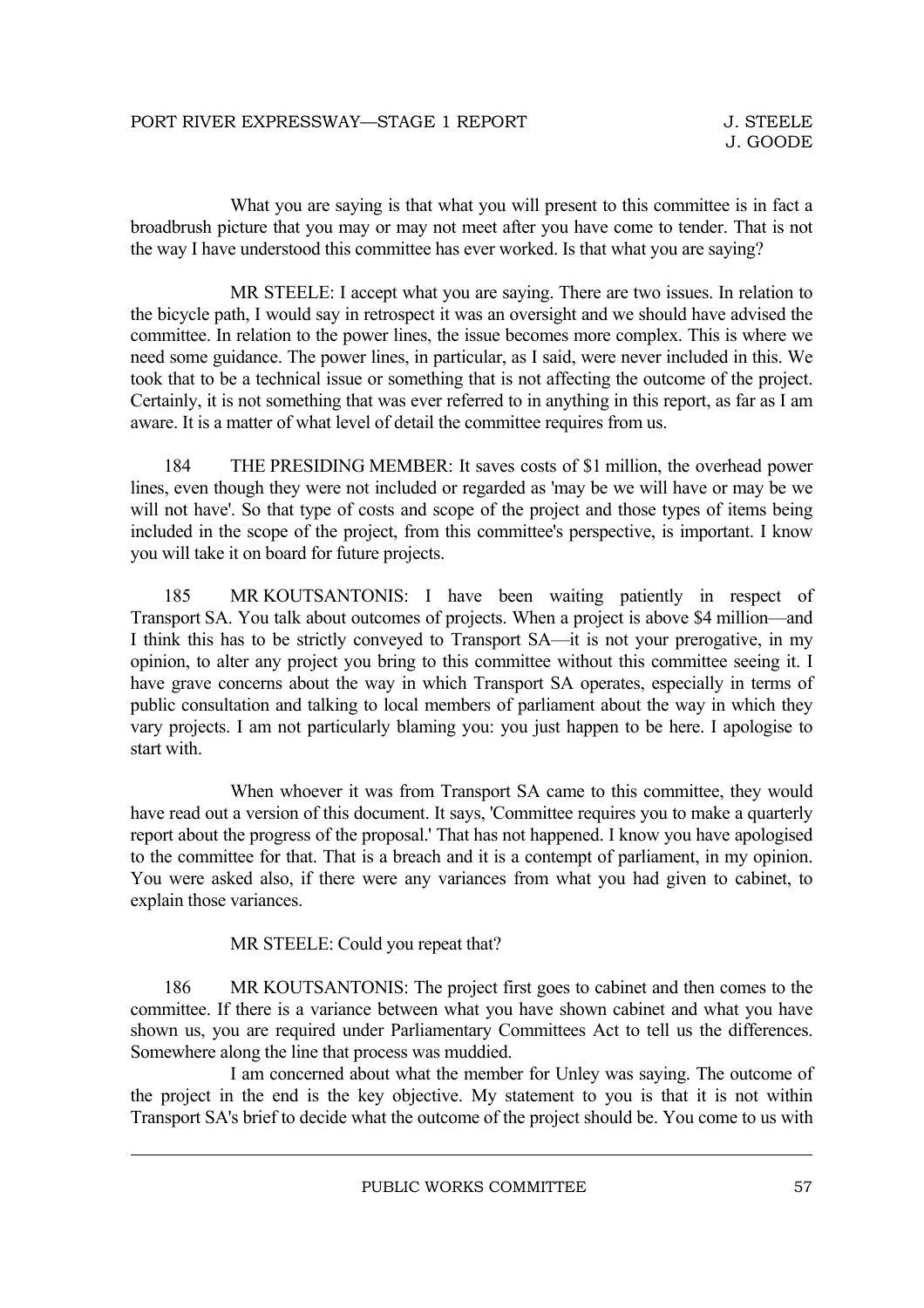a series of objectives and the parliament—the people of South Australia—decide how you spend their money—not Transport SA.

I am very concerned because you will have projects in my electorate coming before us in a few months with very specific details. Tell me why I should trust Transport SA ever again after we have been told, 'Look, all that really matters is that the key objectives are met. A \$100 000 here or \$1 million there, it does not matter whether or not you have a bike pathway or underground power lines.' The key objective is a transport system.

That is not your decision. The decision is the decision of this committee, the parliament, the minister and the government. I am confused how any project can be legally varied, even by a sentence, without its coming back to this committee. I know it is not your fault.

MR STEELE: As a public servant, I endorse what you say in terms of the role of parliament in all this. It is not our job to say, 'A road is to be built between X and Y, and that is the best outcome for the state.' That is not our job. Once that decision has been made, our job is to build a road between X and Y. We have a different Public Works Committee now than we had prior to 12 months ago, obviously. The undertaking I am prepared to give is that, within the bounds of what we are required to give, we will provide whatever this committee requires. I get the feeling that this committee is requiring perhaps a lot more detail than we have provided in the past. If that is the case, so be it. That is our task.

187 MR KOUTSANTONIS: It is not about the detail but about the variation. I could do the most basic renovation in my house and say to the builder, 'I want you to plaster room A, wall B.' He could go away and decide, 'The concept is that he wants plaster in the house and he wants to paint it, so I will plaster another wall.' It does not work like that. I do not see how Transport SA can take it away in its brief and say, 'We will alter this project and not tell the parliament.'

MR STEELE: I acknowledge the fact that we should have come back on the bike track. I will accept any lashing the committee proposes to give me.

188 MR BRINDAL: It is not you personally. Your head of department is away ill today. If we lash anyone, you can table it to Mr O'Loughlin. You are just the poor person who has been dished up.

MR STEELE: Notwithstanding that, I am prepared to be accountable for it. That is one issue. The other issue—and I do not know quite how we managed this in terms of the expectation of the committee—is the overpass at South Road. We thought it was very clear in everything we had done, including the communications we had with council. Obviously, we have not got our message across very well, because it was certainly never something we brought to the committee in terms of seeking approval for the overpass. It was always an option. The approved plan was for an intersection.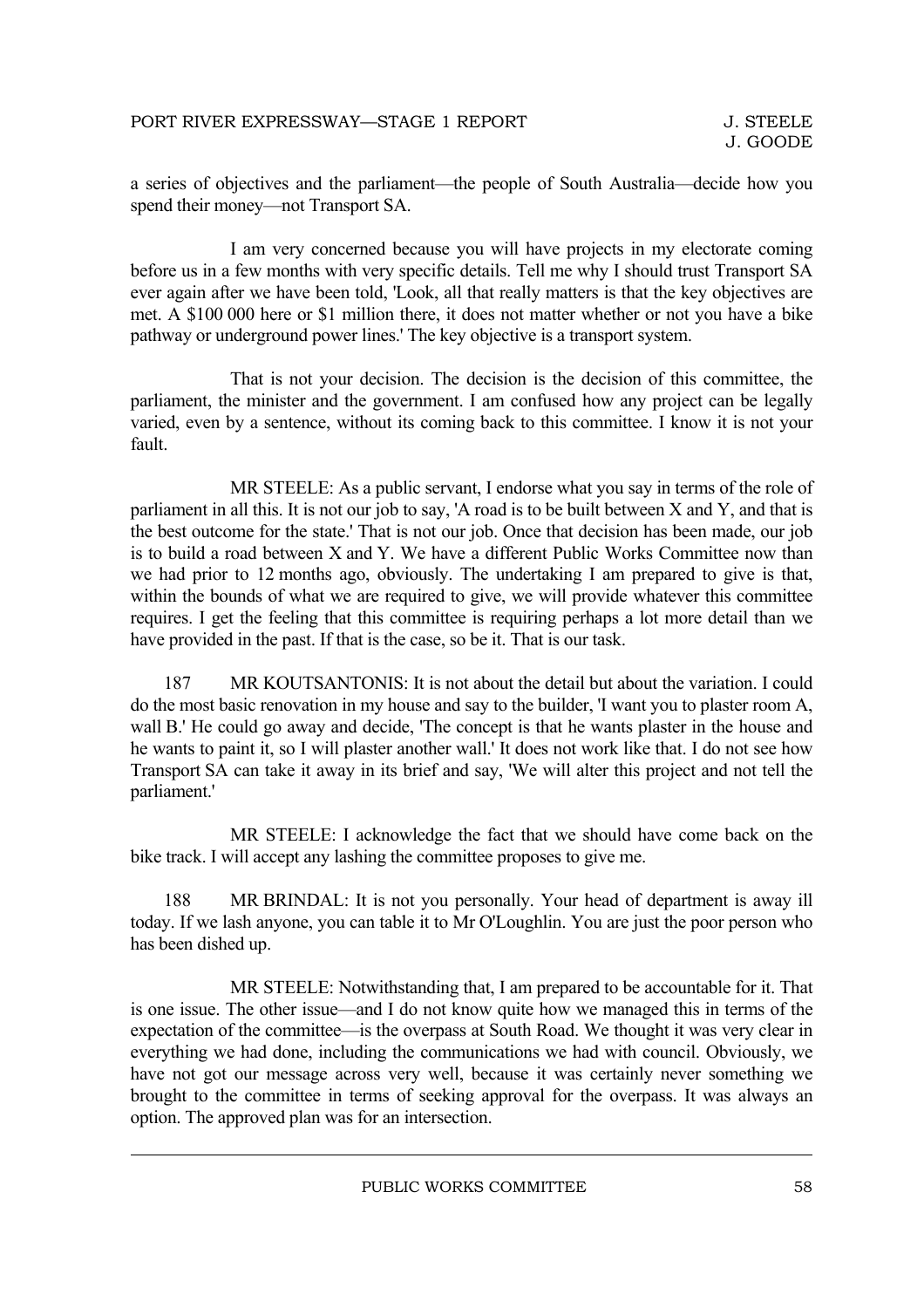189 MR BRINDAL: The point the chairman made—and quite rightly—is that what amuses us is not that it was not clear to us but that, having said it was stage 2 or 3—a build, own, operate and transfer—you would even put it in the parameters because you are drawing a long bow if you think somebody can cost effectively build your stage 2 in your stage 1. That is the point the Chairman was making. It is a bit like asking God to come back tomorrow.

MR STEELE: There are some pretty smart contractors out there. We made very clear to them that it was entirely up to them and it was their cost whatever they did, and if they could come up with something smart enough, it would be looked at.

190 MR VENNING: I have no problem with you asking tenderers to consider the extras and put prices on them in an itemised contract. Whose figure is the 58.3? Where did it come from? Is that a figure that the department put on before you called contracts?

MR STEELE: That is the actual figure based on the accepted tender.

191 MR VENNING: That is the figure after tenders you have come back to that price?

#### MR STEELE: Yes.

192 MR VENNING: I would like to know what the tender figure was, if I was the successful bidder—and it is Bardavcol—so I would know what we are sacrificing for that money. What was the cost of the overpass, because obviously a couple of tenders were put in there? If it was \$10 million you had better do it because, as far as I am concerned, without it this whole project loses a lot of its success and effectiveness. It is like buying a Mercedes Benz and putting retread tyres on it. What is the speed along there?

MR GOODE: It is 70 kilometres through there.

193 MR VENNING: So, along the new road it will be 70 km/h?

MR GOODE: No, it will be 80 km/h on the new road but through that intersection it will be 70 km/h.

194 MR VENNING: Mr Chairman, I will be interested in the figure for the overpass, because stopping heaving traffic at a traffic light will make a big difference to the entire project.

195 THE PRESIDING MEMBER: Without breaking confidentiality, would you be able to provide us with the total figure involved with respect to the provision of that overpass, and it does not have to specify which company?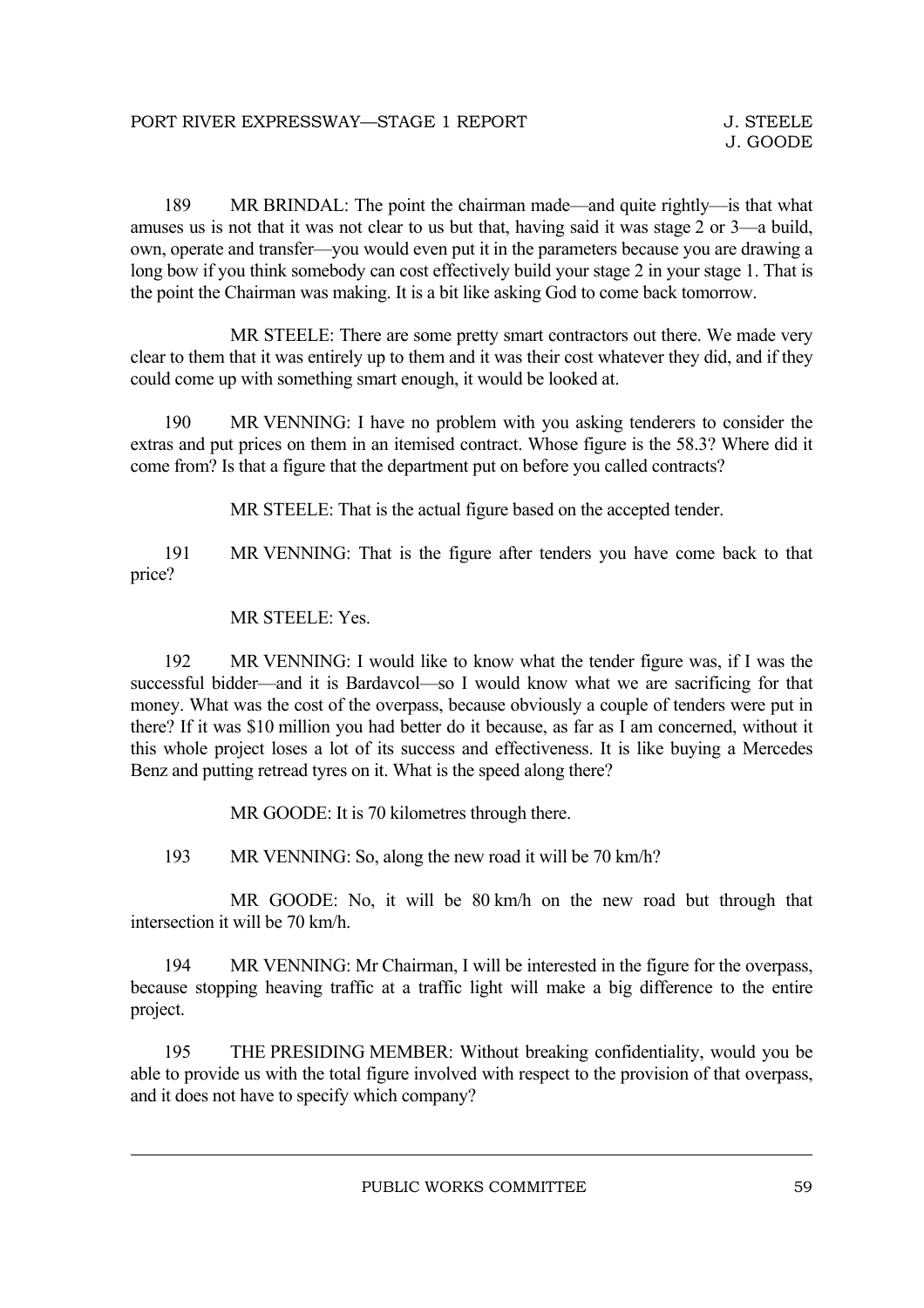MR STEELE: I need to get some advice on the probity in relation to the tender process.

196 THE PRESIDING MEMBER: You might also include the costs involved with respect to that which is being deleted from the project, such as the path and the power lines.

MR STEELE: Yes. However, there are some legal and probity issues that I need to confirm first, but I might be advised that if we bring those figures back, legally, they need to stay within this particular committee. But I will get that advice.

197 THE PRESIDING MEMBER: When you get that advice you can tell those people providing it that that can be achieved and evidence can be held in camera.

198 MR BRINDAL: Mr Steele, if that is the way it goes, and I do not want to tell you how to do your job, I think that you would be wise to consult your minister. If advice comes to this committee that the department cannot do something for good and sufficient reason, the minister should be the one to wear the responsibility. If the department does not want to answer or cannot answer, it is the minister's responsibility.

MR STEELE: Certainly, before anything happens, I would advise the minister, yes.

199 MR VENNING: It also depends whether the successful contract tenderer was one of those that submitted a price for the overpass.

MR STEELE: He was.

200 MR VENNING: So, we can go to the successful tenderer. The most important question, when you alter the contract like this, is should you not recall tenders?

MR STEELE: No. The process is well detailed and all tenderers are aware of what the process will be for tender evaluation and acceptance of final tender. As I said, because of the complicated nature of these contracts we have a probity auditor who sits through all of the negotiations, and his role is to address not only our concerns but also concerns of other bidders. In other words, he goes back to all bidders and asks them whether they are happy that Transport SA has run a clean bid process.

201 MR VENNING: Is the probity auditor an employee of the transport department?

MR STEELE: No, he is independent.

202 MR KOUTSANTONIS: He went to the Department of Treasury and Finance?

MR STEELE: No, he is a private individual.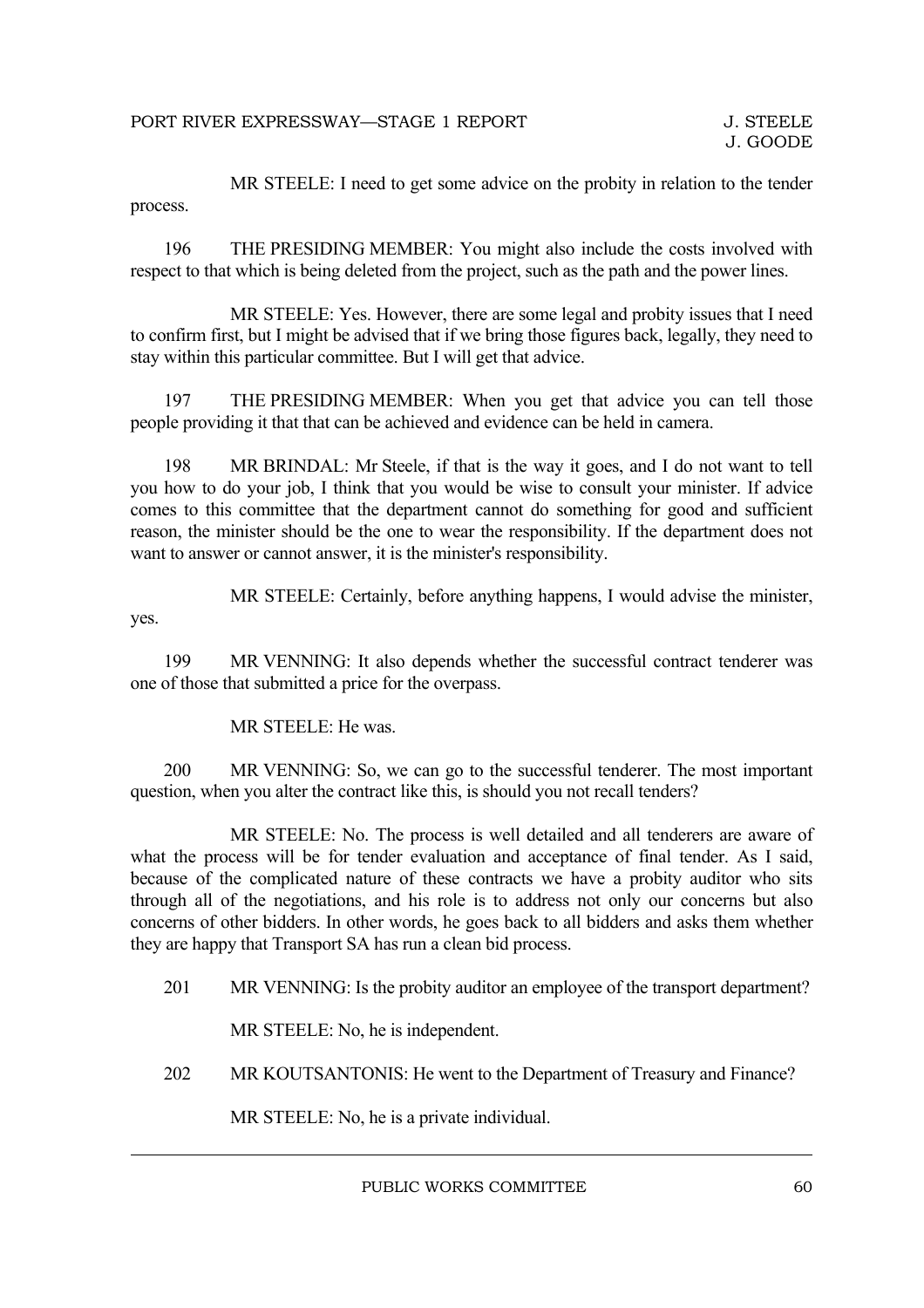203 MR VENNING: I certainly will be interested in those figures if you could let us have them, because I will be pushing strongly to have that included. I have sought advice on this from the highest authority, and I will not name the person, and have been told that it is crazy that this project should even be considered without an overpass on that South Road corner. It destroys the reason for building the thing. And this person would know. The other thing is that to include an overpass at a later date is almost impossible because costs would be huge due to the existing traffic using the road. Also, the safety problems if it is not put there would be massive.

204 MR BRINDAL: I would like your assurance about one thing. Bardavcol has said that there is \$4 million in the costs to take into account maintenance over 10 years. Presumably, the reason they separated maintenance from capital costs is so that the probity auditors and others can do some sort of checking. That represents, say, \$400 000 a year for a 5.5 kilometre stretch of road. I would like to know, and you would need to go back to the department and do some work, whether paying that \$400 000 a year to maintain a 5.5 kilometre section—

205 MR VENNING: Over a swamp.

206 MR BRINDAL: —I know that, but I would like some sort of cost comparison to reassure me that we are not paying through the nose because of the risk. I bet that you are not paying something like \$80 000 a year to maintain every kilometre of highway in this state.

MR STEELE: I can probably respond to that question now and give what I hope will be a satisfactory answer. Obviously, the tenderer, Bardavcol, has weighted its tender very heavily in terms of the maintenance costs simply because it is a road built on swamp. We have the option, after 12 months after the road is finished and when the contractor is maintaining it, to say to the contractor, 'We don't want you to maintain this any more and we will take over the maintenance.' So, in essence, we get the best of both worlds. If the road is a real problem, the contractor has to maintain it for \$400 a year, whatever his costs. If, in fact, the road is performing perfectly well and there are no problems and it would cost \$20 000 a year to maintain it, we could say to the contractor, 'Thanks very much, but we will take back the maintenance.'

207 MR BRINDAL: Is there a pay-out or penalty figure?

MR STEELE: No. 208 MR BRINDAL: So you would save whatever proportion of the \$4 million is left?

MR STEELE: Yes.

209 MR BRINDAL: So, presumably, after one year it is \$3.6 million saved?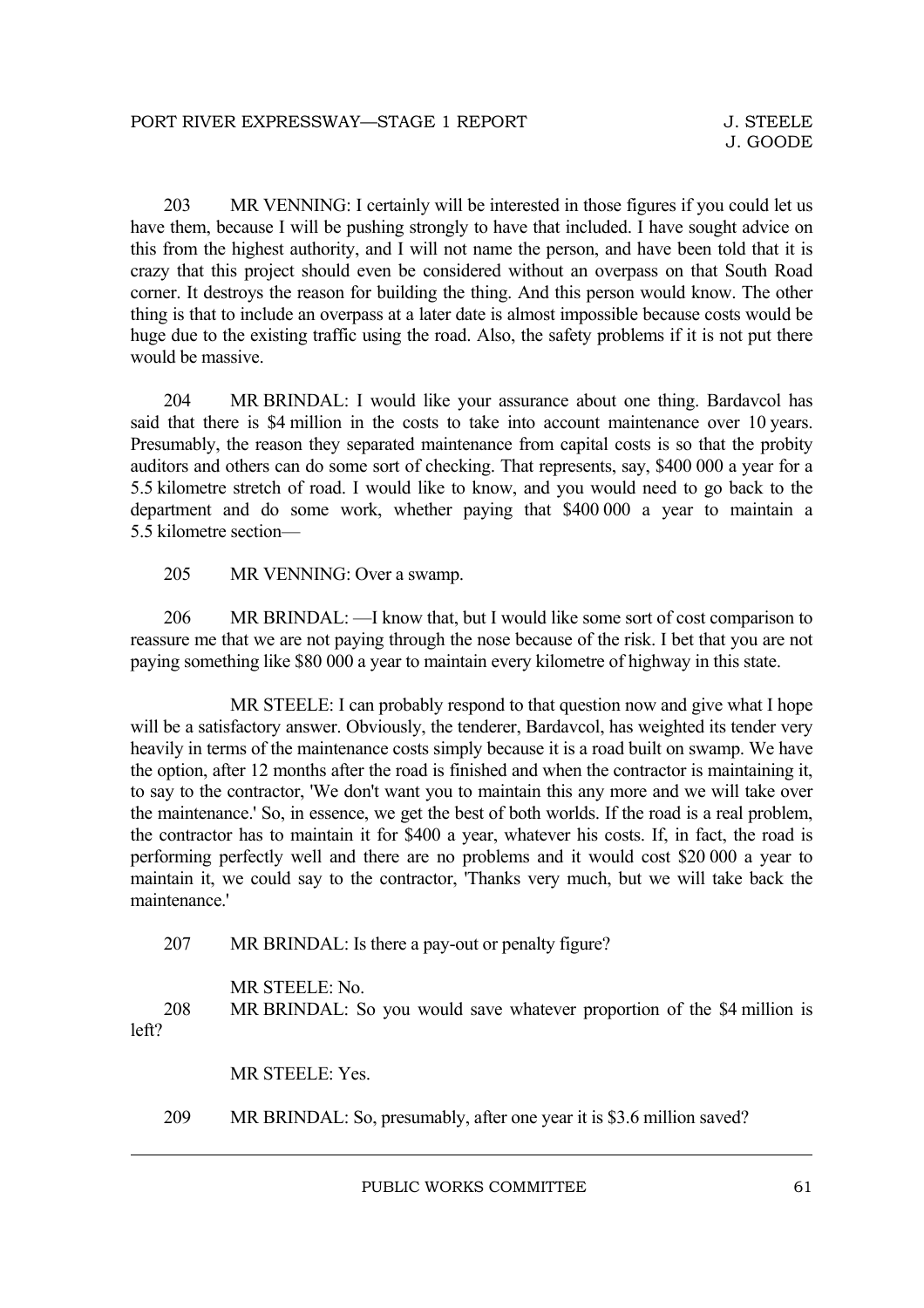#### MR STEELE: Yes.

210 MR BRINDAL: So the maintenance amount is paid out on a yearly basis and it is not paid up front?

MR STEELE: Yes, so we have the best of both worlds.

211 THE PRESIDING MEMBER: On page 5.7 of the Supplementary Maintenance Report under 4.1 it says: 'Vary Hanson Road connection to connect to Wilkins Road rather than direct to Cormack Road'. It also says: 'Provision of this link provides the essential access to the rubbish dumps to the north of the expressway.' I guess that is the decision that was made because of the essential access to the rubbish dumps to vary the Hanson Road connection, is that correct?

MR STEELE: Yes, that is right.

212 THE PRESIDING MEMBER: What is the future of those dumps, bearing in mind that I understand their life is fairly limited with respect to continuing landfill, and in fact a decision needs to be made in the not too distant future about whether those dumps will exist? Is that right?

213 MR BRINDAL: No, I believe there are some negotiations about whether they will be used as waste transfer stations.

214 THE PRESIDING MEMBER: I wonder whether that was taken into account in the discussions. Obviously, earlier, there was some confusion about the council's view on the overpass, hence the media reports, and I do not want any confusion from Transport SA's point of view as to the future of those dumps, given that my limited understanding is that there may be a different future for them. So, I wonder whether that can be clarified when you talk to them so that there will not be any confusion.

MR STEELE: That is a very good point, because my understanding is there is some talk going on in terms of the future of that area. We are not party to those discussions at this stage. So we are in a situation where really we do not have any information, which is essentially why we worded that bit that way. Basically, at the moment all our options are left open. We are providing the essential access to the rubbish dumps. Once we have some advice in terms of what is the real future there, we can make provision accordingly, and we have the flexibility at this point in time to be able to do that. In other words, if government makes some other decision that we are not party to at this stage, then we can take that into account.

215 MR BRINDAL: At that stage would it not be reasonable for Transport SA to ask the Corporation of the City of Adelaide, which has a major interest in the area, to provide some contribution to costs, because I believe that in other cases, such as a couple that will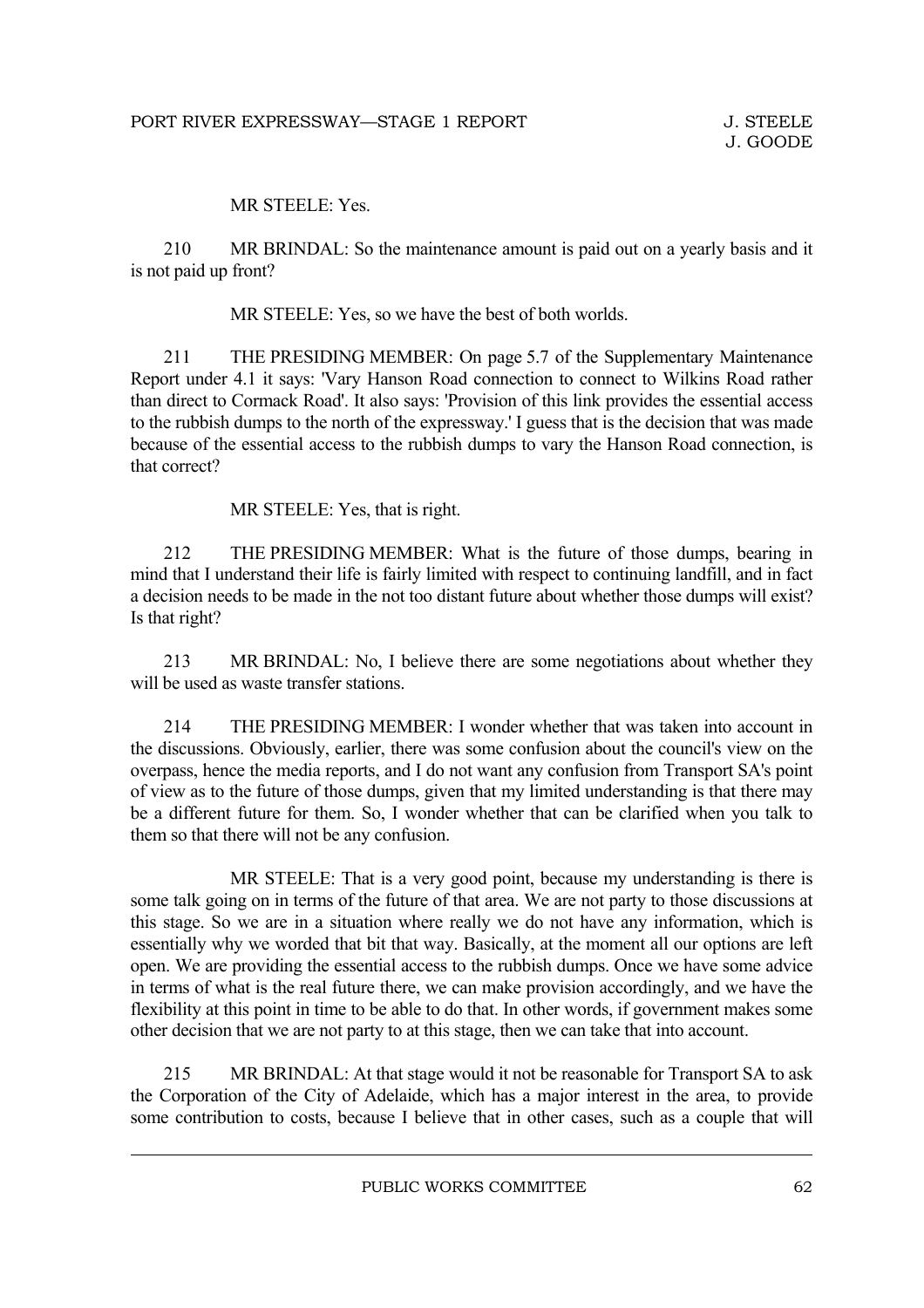come before us in April, you are saying to quite significant businesses in this state that we can do A provided you provide B. There is a trade off, and you are saying that that is reasonable. What I am asking you is, in terms of this, will that not be critical to the project, for surely if the Corporation of the City of Adelaide wants to keep making the enormous profits from the dump that it does, perhaps it should contribute something to the infrastructure that gives it access?

MR STEELE: Yes, I would agree.

216 THE PRESIDING MEMBER: The only point I would make, I hope that there are negotiations and talks between the council and Transport SA with respect to this variation, given the possible future use of that area. I think you have said that. The other question that I had relates to stages 2 and 3, bearing in mind that we have only received stage 1 and a generic report about what stages 2 and 3 would achieve. What is the status of stages 2 and 3 at this stage that this committee should be aware of, if there is anything at all?

MR STEELE: There is nothing that I can tell the committee at this point in time. The issue is still before government at this stage. Until I have some clear direction and some clear advice, I cannot really comment on stages 2 and 3. The previously agreed formula of stages 2 and 3 is in all of the reports. It is there, and that is as much as I can say at this stage.

217 THE PRESIDING MEMBER: So with respect to the ongoing comments of the Port Adelaide Enfield Council, I refer to an article in the *Advertiser* of 27 February this year that states:

The Port Adelaide Enfield Council has suggested that the \$138 million Port River Expressway will be outdated and ineffective before its completion, Port Adelaide Enfield councillors warned—

—with the mayoral candidate—and bearing in mind that they are in the midst of local council elections and that may have some bearing on it as well—where one of the candidates labels the \$138 million project as a farce. What, of course, he, as the rest of the council, should be aware of is that, if anything could be called a farce (and I am not doing it) would only be stage 1, because that is the only thing that has been agreed to; that stages 2 and 3 at this time do not exist because they have not been properly considered. Is that right?

MR STEELE: That is correct.

218 THE PRESIDING MEMBER: So it would seem to me that there needs to be some communication between Transport SA and the Port Adelaide Enfield Council to stop some of the things that are arising here that are confusing the issues more and more than should be the case.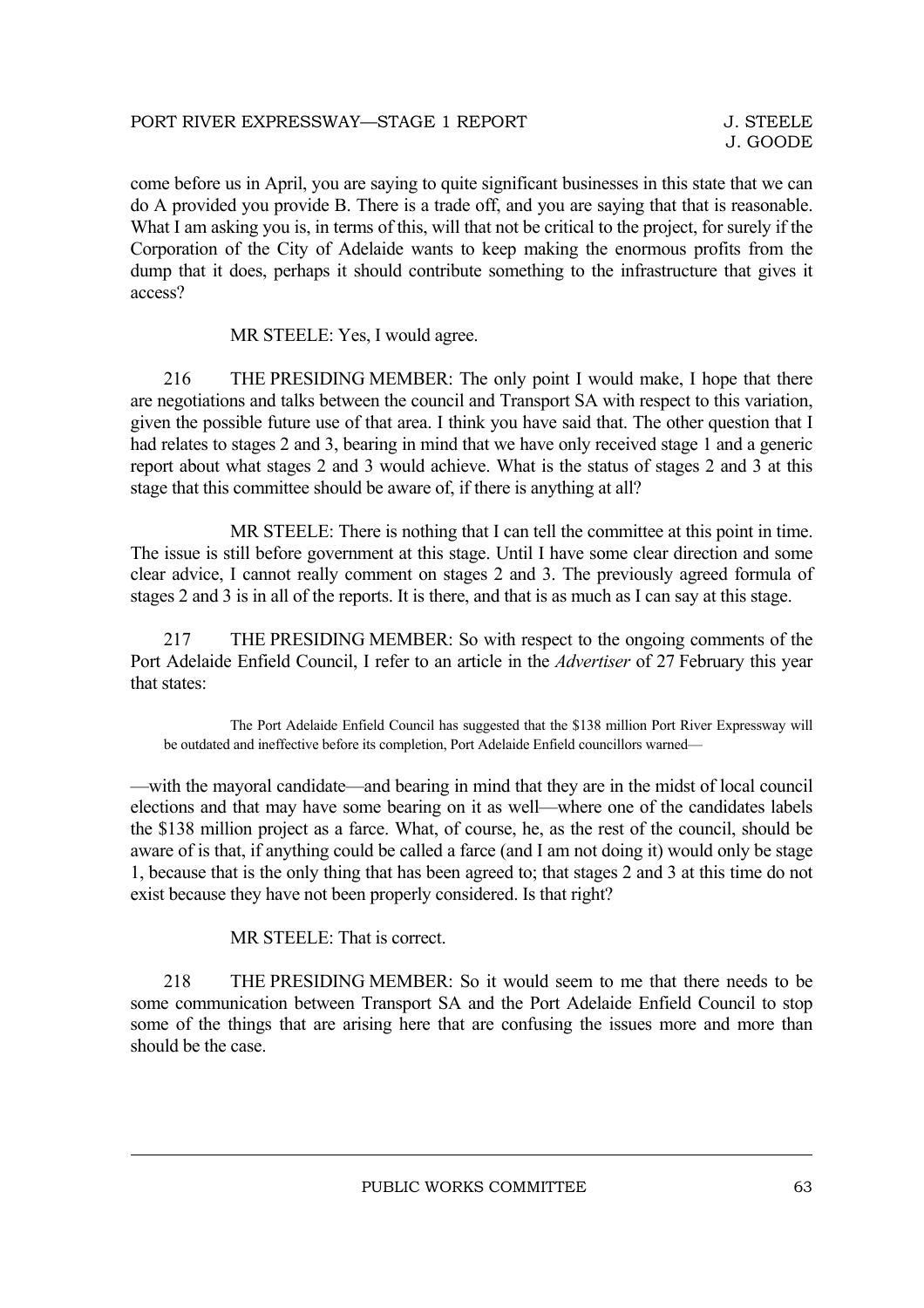MR STEELE: If I can respond to that—we have had I do not know how many meetings with council, and I guess council makes up their own mind in terms of what their opinions are, so we cannot do anything about that.

219 MR BRINDAL: I am a bit confused. Is that the same council that sponsored the flower farm that lost millions of dollars?

220 THE PRESIDING MEMBER: My last question relates to stages 2 and 3 which again have not been totally determined. This committee last time expressed concerns about the viability of stage 1 of the expressway as a stand-alone project. We expressed concern as to whether stages 2 and 3 should be constructed, because the idea of stage 1 is to alleviate some of the traffic congestion in and around the Port Adelaide region. Is that correct?

#### MR STEELE: Yes.

221 THE PRESIDING MEMBER: So, we expressed at that stage that it would not be as effective as what otherwise would be the case, if stages 2 and 3 should not proceed. So, even pushing aside the government's determination at the moment, that was a legitimate concern for us to express at that time, based on the evidence we were provided with. Would you agree with that view, from Transport SA's perspective, that for stage 1 to be as successful as it should be requires the complementary stages 2 and 3, to ensure that the benefits arising from stage 1 are actually achieved?

MR STEELE: Perhaps I would word it slightly differently. What I would say is that all our analyses show that stage 1, as a stand-alone project, does deliver significant benefits in terms of alleviating some traffic problems. Notwithstanding that, clearly it does not deliver the clearing of the traffic of the central Port Adelaide area, which stages 2 and 3 will do, and therefore stages 2 and 3 combined with 1 will multiply the benefits that would be available from stage 1.

222 MR VENNING: You can't see an immediate problem, the day you open this, to the residents down there with the increased use of this, particularly by heavy traffic? You do not see a problem that is going to cause problems for the local member and the parliament?

MR STEELE: The traffic volume going through the centre of Port Adelaide will remain pretty much the same, because all we are doing is taking the existing traffic from Grand Junction Road and putting it over on to this new road. All that traffic coming down Grand Junction Road still ends up in the middle of Port Adelaide; it will end up in the middle of Port Adelaide anyway. So it should have an insignificant impact on the amount of traffic.

223 MR VENNING: When you write back to us and tell us the costs of that overpass, and if it is reasonable I will be recommending, in my own case, that it be considered for inclusion in the project. The problem with this whole thing is that it has taken too long. If we do not get this project up and running properly and quickly Port Adelaide will not go ahead. The new development will not go ahead at Port Adelaide; it will go outside to Mypony